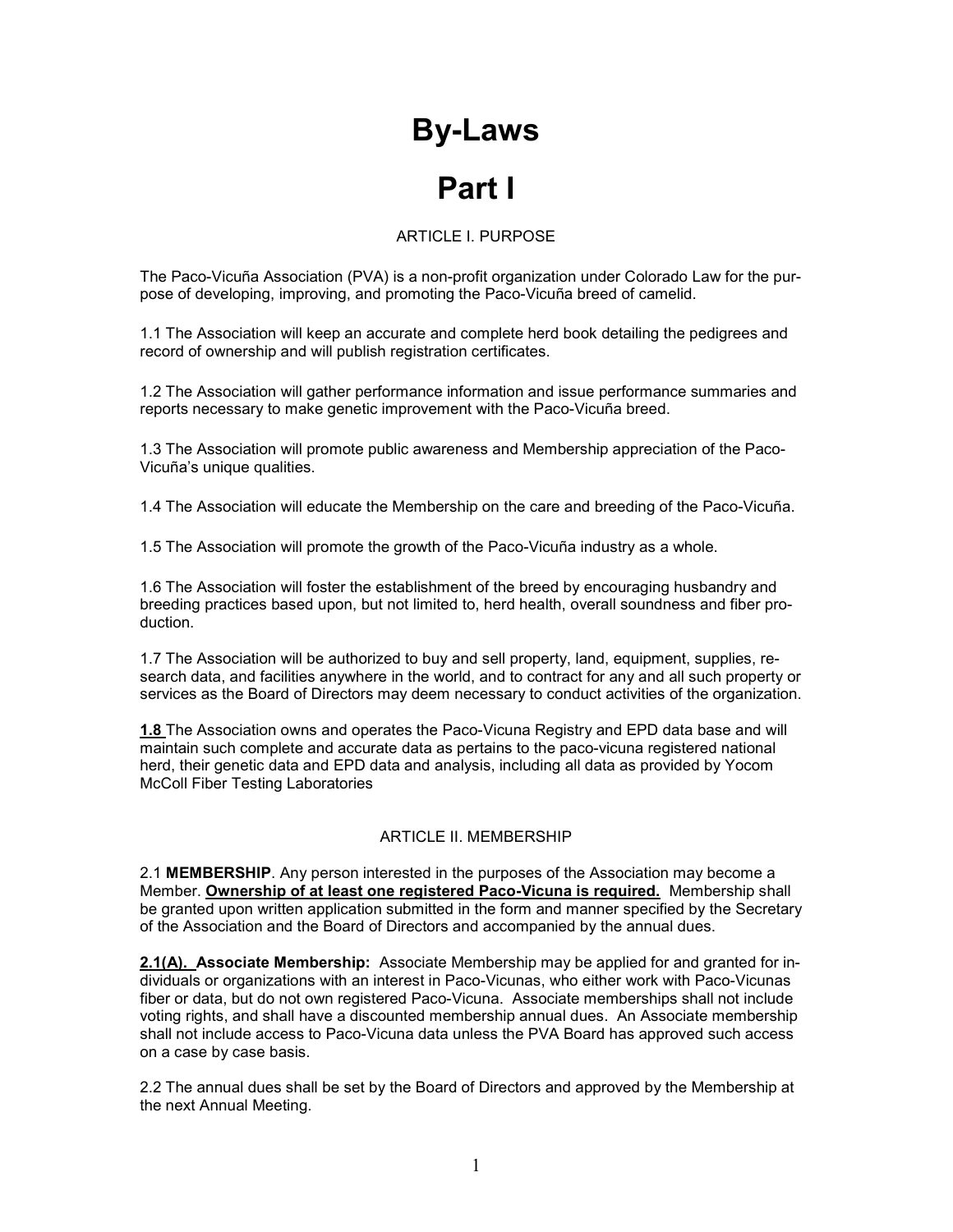2.3 The following classes of Membership shall be recognized by the Board of Directors: Farm Membership and Honorary Membership and Associate Membership. The Board of Directors may set different privileges for each class.

2.4 VOTING RIGHTS. Each Farm shall be entitled to one vote on all matters submitted to a vote of the Membership, with the exception of Honorary Members and Associate Members who shall be non-voting.

2.5 REVOCATION OF MEMBERSHIP: The Board of Directors, by affirmative vote of the 4/5ths (four/fifths) majority of directors, may suspend or revoke the Membership status of any person or organization, if in the judgment of the Board, such action is in the best interests of the Association. The Board may revoke Membership status for one or more of the following reasons:

- a. The Member fails to pay Association dues when required.
- b. The Member fails to pay for items or services billed by the Association within a reasonable period of time.
- c. The Member uses the Association mailing list(s) or Membership directory information for purposes not intended by the Association such as but not limited to: (i) The mailing of anonymous material about the Association or one of it's Members, or (ii) To promote a business or activity not in the best interests of the Association,
- d. The Board will notify the Member in writing of the grounds for such removal from Membership.
- e. Loss of Membership is automatic when the Member fails to pay Association dues, 2.5(a). For all other cases a reasonable opportunity shall have been provided for the Member to be heard. This meeting shall not be less than thirty (30) days after mailing of the written notification called for in 2.5(d).

2.6 Disciplinary Actions - Any Member who violates the By-Laws or the rules and regulations of the Association, or who deceives or wrongs the Association or another person in any matter in which the Association has any interest may be censured, suspended or expelled and denied any or all of the privileges of the Association. If not a Member, be denied any or all of the privileges of the Association. Offender will be given notice and an opportunity to be heard, as hereinafter provided. Such additional or other penalties or restrictions on the exercise of the privileges of the Association as are deemed proper and appropriate may also be imposed.

2.7 Registrations and Transfers - If, in the opinion of the Executive Vice President, evidence is produced or exists which raises reasonable doubt as to the propriety of the registration or transfer of an animal, the proceeding or records of the Association with respect to such animal and its descendants may be temporarily suspended by the Executive Vice President. After notice and opportunity to be heard as hereinafter provided, the executive committee may deny any application for registration, or may expunge any existing registration or transfer found to be improper, or take such other steps as the nature of the case may require.

2.8. Animals with Genetic Defects of Other Conditions - If, under rules adopted by the Board of Directors, an animal is designated as carrying or possessing a deleterious genetic defect or other condition, the owner of such an animal shall be promptly notified of the designation. The Association may take such action prior to a final determination as it deems necessary concerning the designated animal in order to fulfill the Association's purposes of improving, promoting and developing the Paco-Vicuña breed.

### ARTICLE III. MEETINGS OF MEMBERS

3.1 ANNUAL MEETING. There shall be an Annual Meeting of the Membership called by the Board of Directors. The Annual Meeting shall be attended by Members of the Paco-Vicuna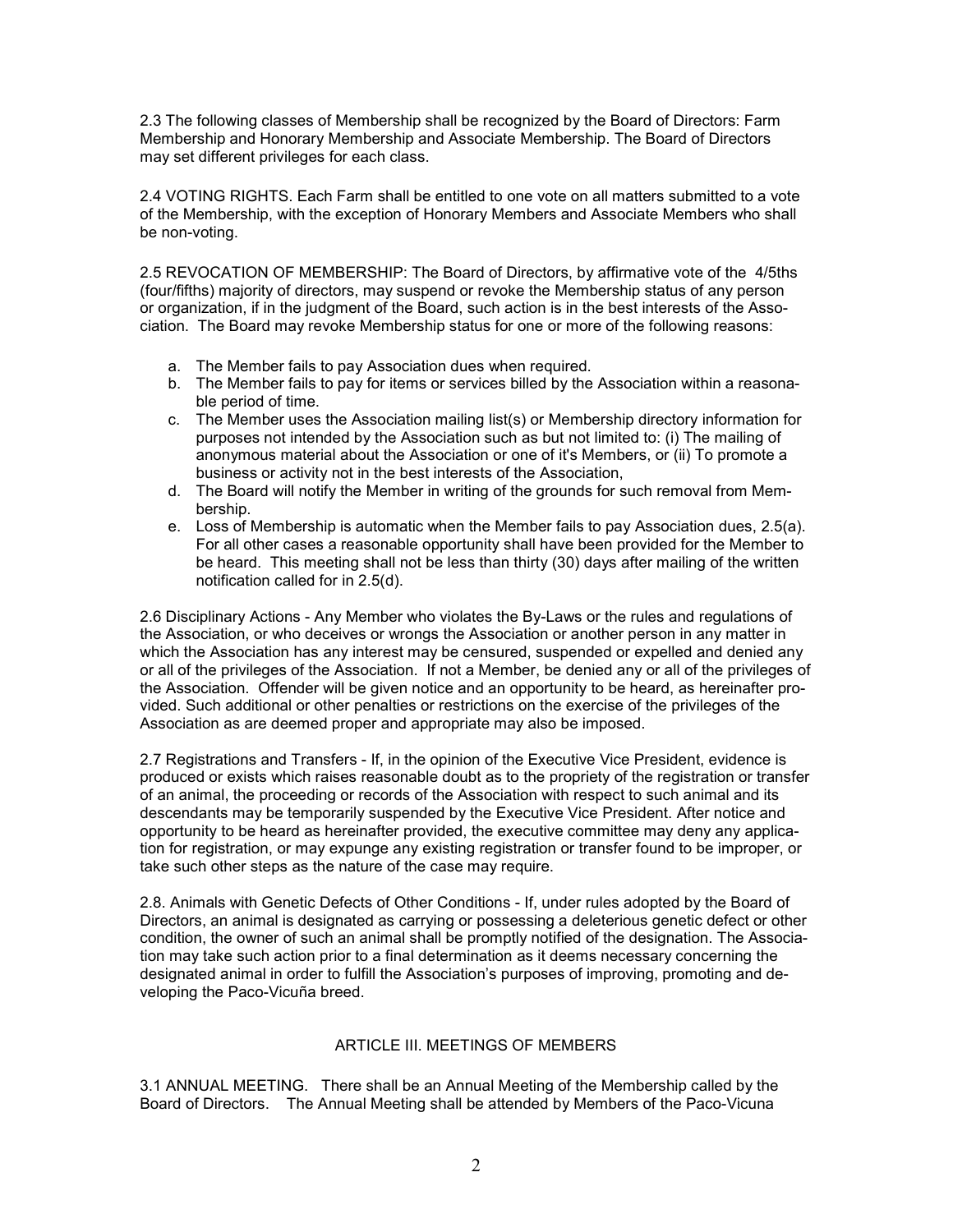Association and Associate members only, as well as guest speakers at the invitation by Agreement of the majority of the BOARD. At the Annual Meeting of the Membership, the Members shall transact such business as shall properly come before them. Annual Meeting shall be conducted either in person at a central location, or by phone conference call.

3.2 SPECIAL MEETINGS. Special meetings of the Membership may be called by a majority vote of the Board of Directors, or by petition to the Board of Directors of not less than one-fifth of the Members having voting rights.

3.3 NOTICE OF MEETING. Written notice stating the place, day and hour of any meeting of the Membership shall be delivered by mail or email to Members of the Board at least three (3) days prior to notice being mailed or emailed to the General Membership with each Member having voting rights, of not less than twenty (20) and not more than forty-five (45) days before the date of the meeting. Such notice shall provide the opportunity for each Member to cast their ballot on the meeting agenda items. Any such notice shall state the purposes of the meeting.

3.4 QUORUM. Two-thirds of voting Members that are entitled to vote at any duly noticed Membership meeting shall constitute a quorum at such meeting. If a quorum is not present, a majority of the Members present may adjourn the meeting to a time certain without further notice.

3.5 MANNER OF ACTING. Two-thirds of the Members present and voting on a matter during a meeting shall be necessary for the adoption of the matter being voted on unless a greater proportion is required by law or the By-Laws. If a matter on the agenda of the Annual Meeting is submitted to Members, and the provision is made for voting by email or mail in ballot, a Member may vote by mailing their ballot to the Secretary or other designated person. No vote shall be counted unless postmarked or emailed by a date set by the Board of Directors, which date shall be indicated on the ballot. The ballots shall be counted prior to the meeting and the matter will be adopted if it receives the required votes for passage.

#### ARTICLE IV. BOARD OF DIRECTORS

4.1 GENERAL POWERS. The affairs of the Association shall be managed by the Board of Directors. The Board of Directors shall set policy, appoint Officers not elected by the Membership, and perform the duties as set forth in the By-Laws. The Board may, at their sole discretion, adopt the findings of any duly constituted committee or outside consultants. Directors must be Members in good standing of the Association.

4.2 NUMBER, TENURE, AND TERM. There shall be five (5) voting Directors. The Directors shall serve a term of three years, which terms shall be staggered so that no more than two Directors will be elected each year. In the third year, however, one Director shall be elected for a period of three years. In order to facilitate this change, the following elections must occur.

Year 1 --Two (2) Directors will be elected for three (3) years.

Year 2 –Two (2) Directors will be elected for three (3) years.

Year 3 --One (1) Director will be elected for three (3) years.

Year 4 -- Repeat of Year 1 above and so on thereafter.

All expired terms shall be filled by election at the Annual Meeting of the Membership, according to the provisions of Article 3.5 and Article 6. Directors may serve for an unlimited number of terms. All Board Members shall be elected pursuant to Article VI.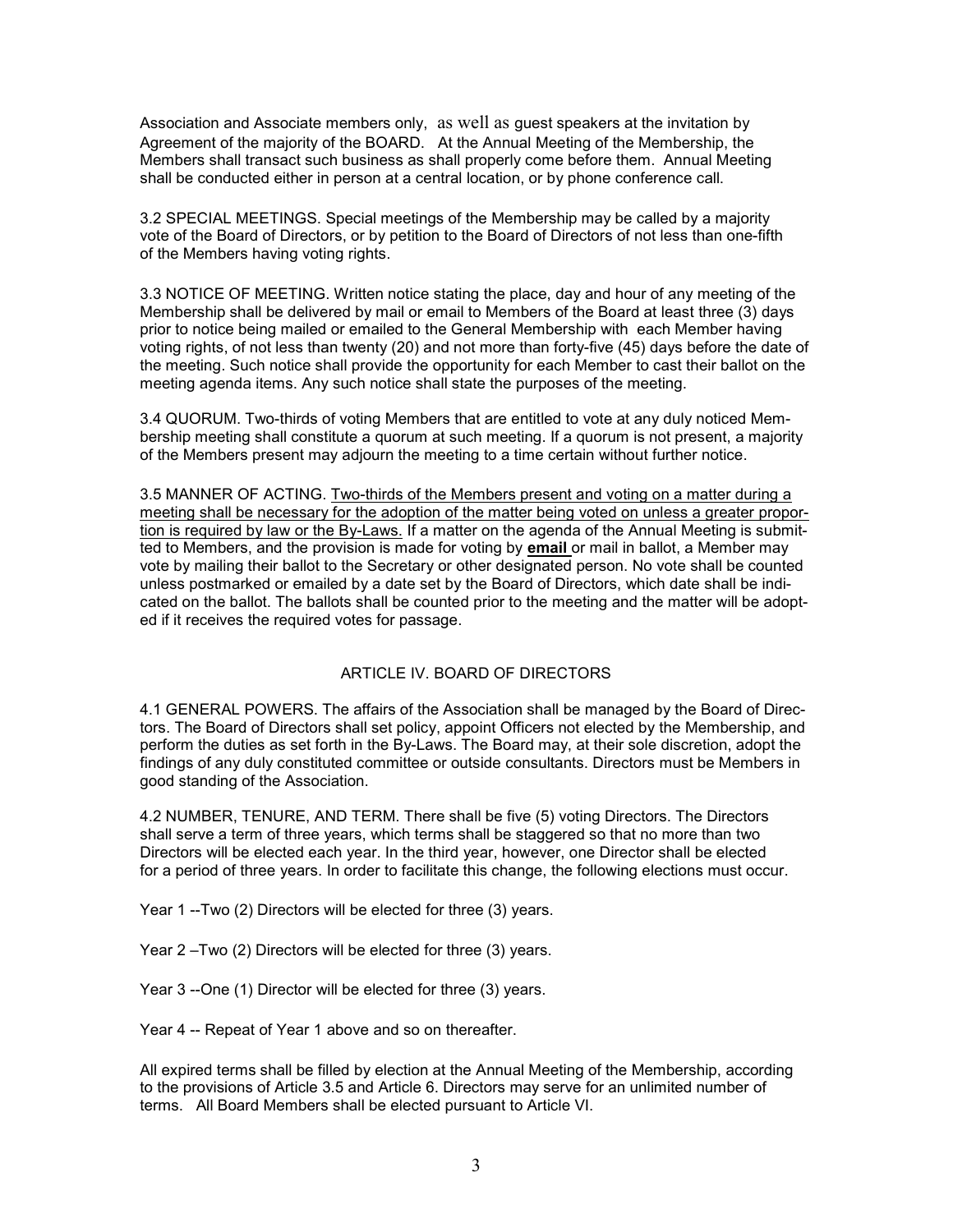4.3 REGULAR MEETINGS. A regular meeting of the Board of Directors shall be held annually; to the extent possible. All meetings shall be open to the Membership and/or Board-invited speakers, for the purpose of allowing the Board and the Membership to discuss issues of importance to the Association. The minutes shall be taken by the Secretary and be available in writing, to the Membership, within two weeks of said meetings.

4.4 SPECIAL MEETINGS. Special meetings of the Board of Directors may be called at the request of three Directors or by the President. The Directors or President calling the meeting may fix the time, place and date of the meeting. Special meetings by means of telephonic conference are authorized, special meetings are open to members and associate members only, as well as invited Speakers as determined by the Board. Members shall be allowed to participate in telephonic meetings at their own expense. Minutes of any meeting shall be taken by the Secretary and be available in writing, to the Membership, within two weeks of the meeting date.

4.5 NOTICE. Notice of the time and place of any Special Meeting shall be given to each of the other Directors in person or by telephone or by email, in advance of the meeting or by written notice mailed with postage prepaid to the address of the Director as it appears in the records of the Association. Such notice must be mailed or emailed not less than the fifteenth (15) day before the day of the meeting. The attendance of a Director at any meeting shall constitute a waiver of notice of such meeting, except where a Director attends a meeting for the express purpose of objecting to the transaction of any business because the meeting is not lawfully called nor convened. The purpose of the meeting shall be specified in the notice. A failure for any Director or Board member to respond to either a written notice, or emailed notice within the three-week notice period, shall be construed as a positive response in the matter contained in such notice. Should a board member fail to respond to Board Business within a 30 day period, without notifying the Board of their unavailability to respond in a timely fashion, the Board shall have the option for removal of that Board member for non-participation.

4.6 MAJORITY VOTE OF THE BOARD OF DIRECTORS. A majority of three (3) voting Directors shall constitute a quorum for the transaction of business at any meeting of the Board; but if a majority is not present, a majority of those present may adjourn the meeting to a time certain without further notice.

4.7 MANNER OF ACTING. The act of a majority of the voting Directors present at a meeting at which a quorum is present shall be the act of the Board of Directors, unless the act of a greater number is required by law or these By-Laws.

4.8 VACANCIES. Any vacancy occurring in any Directorship shall be filled by the remaining Directors even though less than a quorum of the Board of Directors is remaining in office. A Director appointed to fill a vacancy shall complete the unexpired year of his or her predecessor in office. The Board will place a call for nominations for an election, which shall be called at any time following the vacancy, or no later than the next general membership meeting to elect a Director for the vacant position.

4.9 COMPENSATION. Directors shall not receive a salary for their services, but by resolution of the Board, expenses of attendance, if any, may be allowed for attendance at each regular or Special Meeting of the Board. Any such compensation shall be budgeted for and approved by the Members at the Annual Meeting of the Membership. Directors shall be precluded from serving the Association in any other capacity and receiving compensation therefore.

4.10 RECALL OF DIRECTOR. A Director may be removed from office by a recall election. A Director may be removed by (2/3) two-thirds affirmative vote of all voting Members at the Annual Meeting or Special Meeting called for the purpose of a recall election where twenty percent of the Membership has signed a petition calling for a recall election at such meeting of the Membership.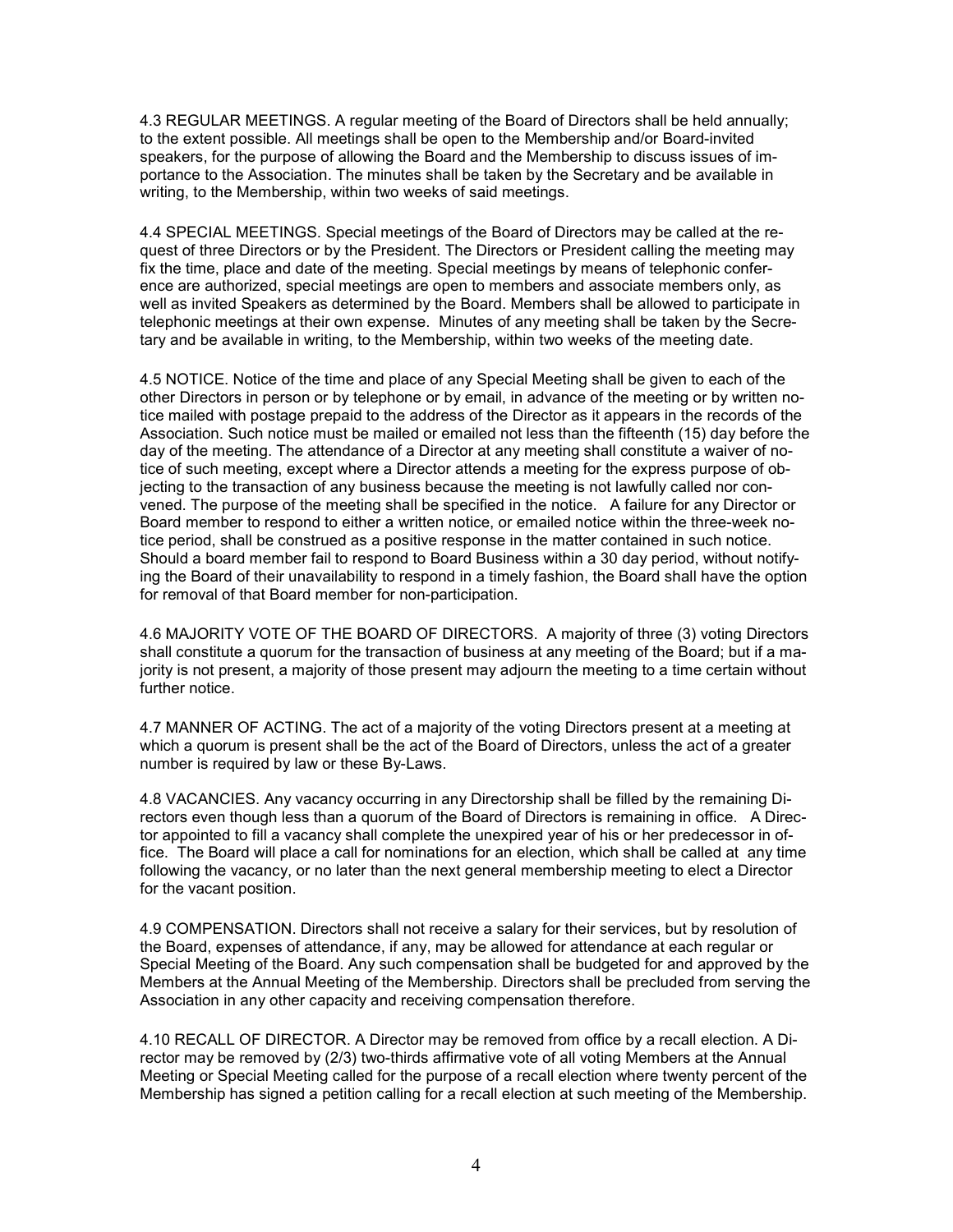A petition to recall a Director must be filed with the Board of Directors and the Secretary at least sixty (60) days before the date of the meeting. The notice of the meeting shall specify that the recall election will be on the agenda of the meeting. The recall election voting shall be governed by the Article 6.6.

### ARTICLE V. OFFICERS

5.1 OFFICERS. Officers of the Paco-Vicuña Association include President, two Vice-Presidents, Secretary, and Treasurer who shall be Members in good standing. Executive Vice President shall be a Board-appointed position, and shall be paid a minimal salary, for the purpose of administering and maintaining the records of the PV Association and Registry. 5.2 PRESIDENT. The President shall be the Principal Executive Officer of the Association and shall in general supervise and direct all of the business and affairs of the Association with the advice and consent of the current Board of Directors. The President may sign, with the Secretary or any other authorized Officer of the Association, contracts or other instruments which the Board of Directors has authorized to be executed, except in the cases where the signing and execution thereof shall be expressly delegated by the Board of Directors or by the By-Laws or by statute to some other Officer or Agent of the Association; and in general the President shall perform all duties incident to the office of President and such other duties as may be prescribed by the Board of Directors from time-to-time. The President shall continue to be a Member of the Board of Directors and have full voting power. The President's term shall be for three years.

5.3 VICE-PRESIDENTS. In the absence of the President or in the event of his/her inability to act, the Vice-President (or in the event there is more than one Vice-President, the Vice-Presidents in the order of their election) shall perform the duties of the President, and when so acting, shall have all the powers of and be subject to all the restrictions upon the President. Any Vice-President shall perform such other duties as from time-to-time may be assigned to him by the President or by the Board of Directors.

5.4 EXECUTIVE VICE-PRESIDENT. The Executive Vice-President shall be appointed by the Board of Directors to be the managing administrative and clerical Officer of this Association. The Executive Vice-President shall be empowered by the Board of Directors to act as the authorized

Representative of the Board in hiring, discharging, directing the duties, salaries, and other compensation of employees of the Association. The Executive Vice-President shall be the legal Custodian of all the books, papers, deeds, instruments and records of the Association and Registry, and shall appoint such employees as may be deemed necessary for the effective conduct of the business of the Association, and the maintenance of the herd books and records. The Executive Vice-President will not have voting rights as accorded to other Officers of the Board, and need not be a member of the Association, nor an owner of any Paco-Vicunas as is required to be a member of the PV Association. It is not mandatory that the Executive Vice-President attend board meetings or the general membership meeting. A second copy of all books, papers, deeds, instruments and records of the Association, as determined to be necessary shall be maintained by the Treasurer of the Association.

5.5 TREASURER. The Treasurer shall have charge and custody of and be responsible for all funds and securities of the Association, receive and give receipts for monies paid to the Association from any source whatsoever, and deposit all such monies in the name of the Association in such banks, trust companies or other depositories as shall be selected by the Board of Directors and in general perform all the duties incident to the office of the Treasurer and such other duties as from time to time may be assigned by the President or by the Board of Directors. If required by the Board of Directors, the Treasurer shall give a bond for the faithful discharge of his duties in such sum and with such surety or sureties as the Board of Directors shall determine. The Treasurer shall give a full and comprehensive Annual Report of the financial standing and affairs of the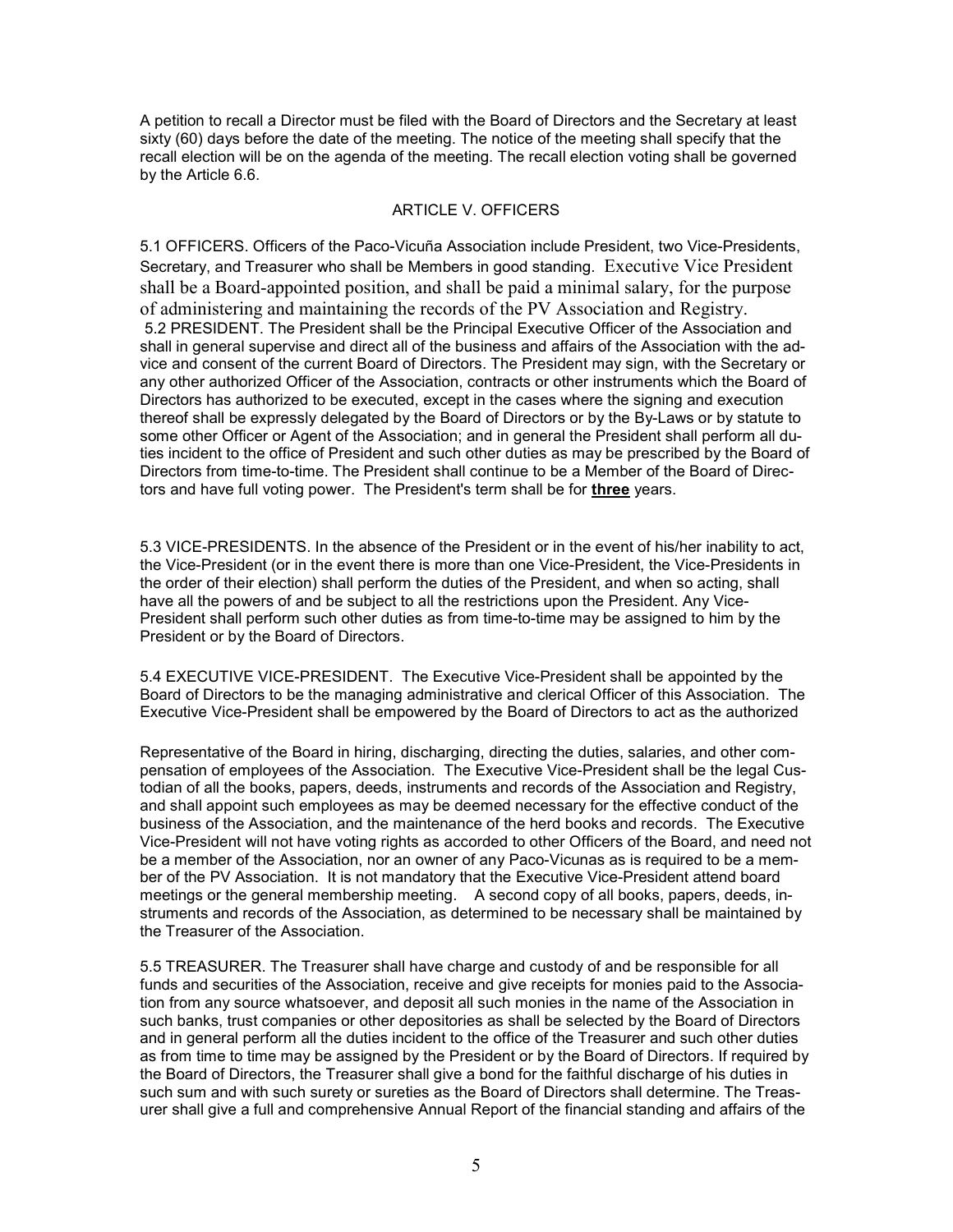Association to the Membership at the Annual Meeting. The Treasurer shall also maintain and hold safe copies of all the books, papers, deeds, instruments and records of the Association and Registry, and shall appoint such employees as may be deemed necessary for the effective conduct of the business of the Association, and the maintenance of the herd books and records.

5.6 SECRETARY. The Secretary shall keep meeting minutes of the Board of Directors, Annual Meetings, and Special Meetings in one or more books provided for that purpose. The Secretary shall submit the minutes to all membership as well as any state affiliates within fourteen days, see that all notices are duly given in accordance with the provisions of these By-Laws or as required by law, be custodian of the Association records including current Membership records unless otherwise designated by the Board, keep a register of the post office address of each Director (which shall be furnished to the Secretary by each Director) and in general perform all duties incident to the office of Secretary and such other duties as from time to time may be assigned to him by the President or by the Board of Directors.

5.7 COMPENSATION. Officers shall not receive a salary for their services, but by resolution of the Board, expenses of attendance, if any, may be allowed for attendance at each regular or Special Meeting of the Membership. Any such compensation shall be budgeted for and approved by the Members at the Annual Meeting of the Membership. In the case of the Secretary and President, compensation for his or her attendance of regular and Special Board Meetings may also be so budgeted and approved.

5.8 REMOVAL. An Officer may be removed by an affirmative vote of four (4) Members of the Board of Directors whenever in its judgment the best interests of the Association would be served thereby. The Membership may remove an Officer by the same procedure provided in Article 4.10.

5.9 VACANCIES. A vacancy in any Office because of death, resignation, removal, disqualification or otherwise, may be filled by appointment of the Board of Directors for the unexpired portion of the term, or left vacant if the duties of that position may be fulfilled by another Director. The vacated position will be put forward for nominations and an election held at the next annual meeting of the membership.

### ARTICLE VI. NOMINATION AND ELECTION PROCEDURES FOR BOARD OF DIRECTORS AND OFFICERS

6.0 NOMINATION COMMITTEE. The Board of Directors and President shall provide for the appointment, at least six (6) months before the Annual Meeting, of three (3) Members of the Association, none of whom shall be a Director, to constitute a Nomination Committee. The Committee shall actively recruit and nominate candidates for election as Directors for the ensuing terms. The nomination Committee shall recruit and nominate at least two (2) candidates for each vacancy of the Board. They shall prepare the ballots and email or mail them to all voting Members.

6.1 NOMINATION BY PETITION. Fifteen (15) or more of the voting Membership in good standing of the Association may nominate one or more candidates for Director(s) by a petition delivered to the Nomination Committee not less than 100 days prior to the Annual Meeting.

6.2 QUALIFICATIONS, STATEMENT OF CANDIDACY. All nominees must be Members in good standing of the Association. Nominations shall be closed not later than two (2) months before the first day of the Annual Meeting. The Nominating Committee may request that the nominees individually submit a statement on behalf of their candidacy no later than six (6) weeks before the first day of the Annual Meeting. The form of the statement and its distribution to the Membership shall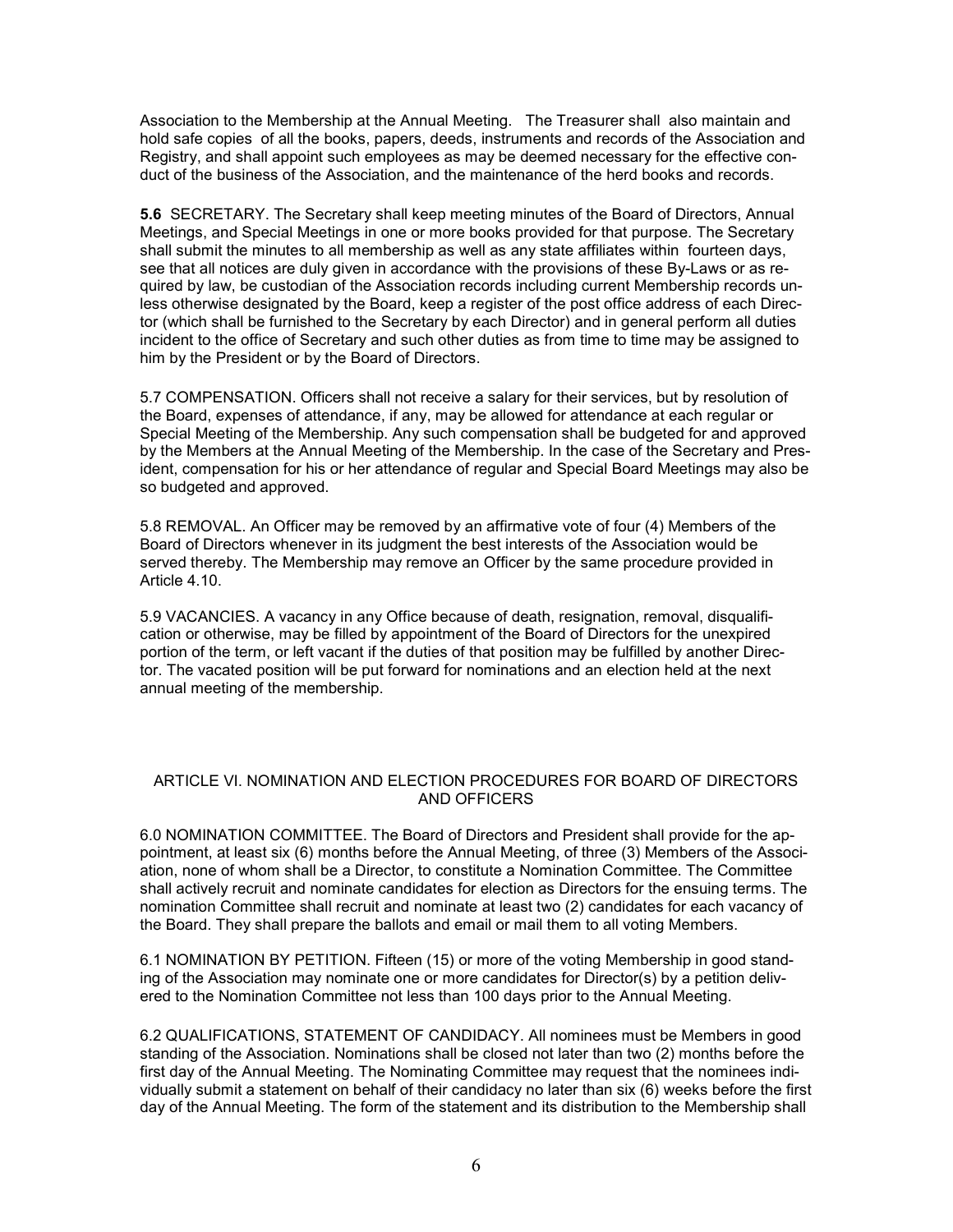be established by the Nominating Committee, which shall decide any question of compliance with standards that the committee may establish with respect to such form.

6.3 INSPECTOR OF ELECTIONS. The Nominating Committee may appoint an Independent Inspector of Elections, who shall supervise the election, count the ballots, tabulate the results, and report in writing to the Membership and the Board of Directors the names of those elected. The Inspector of Elections shall be a Member of the Association in good standing and not an Officer, Board Member, nor Candidate. If an Inspector of Elections is not designated, the Executive Vice President of the Association shall assume the duties of the Inspector of Elections. The candidates may request and receive the number of votes received by each candidate. Each candidate may designate an observer to be present during the vote count. Ballots and the tabulation of results shall not be destroyed for at least two (2) years after an election. In the event of a vote by voice, conducted during a Membership Phone Conference meeting, the vote shall be tallied by voice, and the vote recorded by the Secretary of the Association.

6.4 BALLOT. At least four (4) weeks before the Annual Meeting, a ballot containing the names of the nominees shall be mailed or emailed by the Nomination Committee to each Member of the Association entitled to vote. The ballot may be accompanied by the statement of each nominee in a form approved by the Nominating Committee.

6.5 VOTING PROCEDURE. Each voter shall exercise his right to vote by mailing the ballot to the Inspector of Elections. No ballot by mail shall be counted unless postmarked by the date set by the Inspector of the Elections, which date will be indicated on the ballot. Procedures for balloting by mail shall be established to assure the secrecy of each Member's vote.

6.6 ELECTION. The Inspector of Elections or the President may complete the election and announce the results as soon as practical after the election but prior to the conclusion of the Annual Meeting.

#### ARTICLE V. COMMITTEES

7.1 COMMITTEES. The Board of Directors, by resolution adopted by a majority of the Directors, may designate and appoint one or more committees, which may include one or more Directors where appropriate. These committees, to the extent provided in said resolution, shall have and exercise authority as specified by the Board of Directors. Except as otherwise provided in such resolution, Members of each such committee shall be Members of the Association and the President of the Association shall appoint the Chair Member there of with approval of the Board of Directors. Any Member thereof may be removed by the President whenever, in their judgment, the best interest of the Association shall be served by such removal. The designation and appointment of any such committee and the delegation-thereto of authority shall not operate to relieve the Board of Directors, or Officer, or any individual Director, of any responsibility imposed upon it or him by law.

7.1.a PURPOSE. To discharge the tasks assigned to the committee by the Board of Directors. The findings and recommendations of the committees shall be promptly reported to the Board of Directors.

7.2 ADVISORY COMMITTEE. The Board of Directors may decide to establish an Advisory Committee. The Advisory Committee shall consist of one representative of each PVA State Affiliate. Members of the committee shall serve for one year, with renewable terms and be chosen by their State Affiliates' Membership. The committee may make recommendations to the Board of Directors on any matter affecting the Association and may act upon matters delegated to it by the Board of Directors. No Member of the Board of Directors shall serve on this committee during his Board term. Members of the Advisory Committee must also be Members of the Association.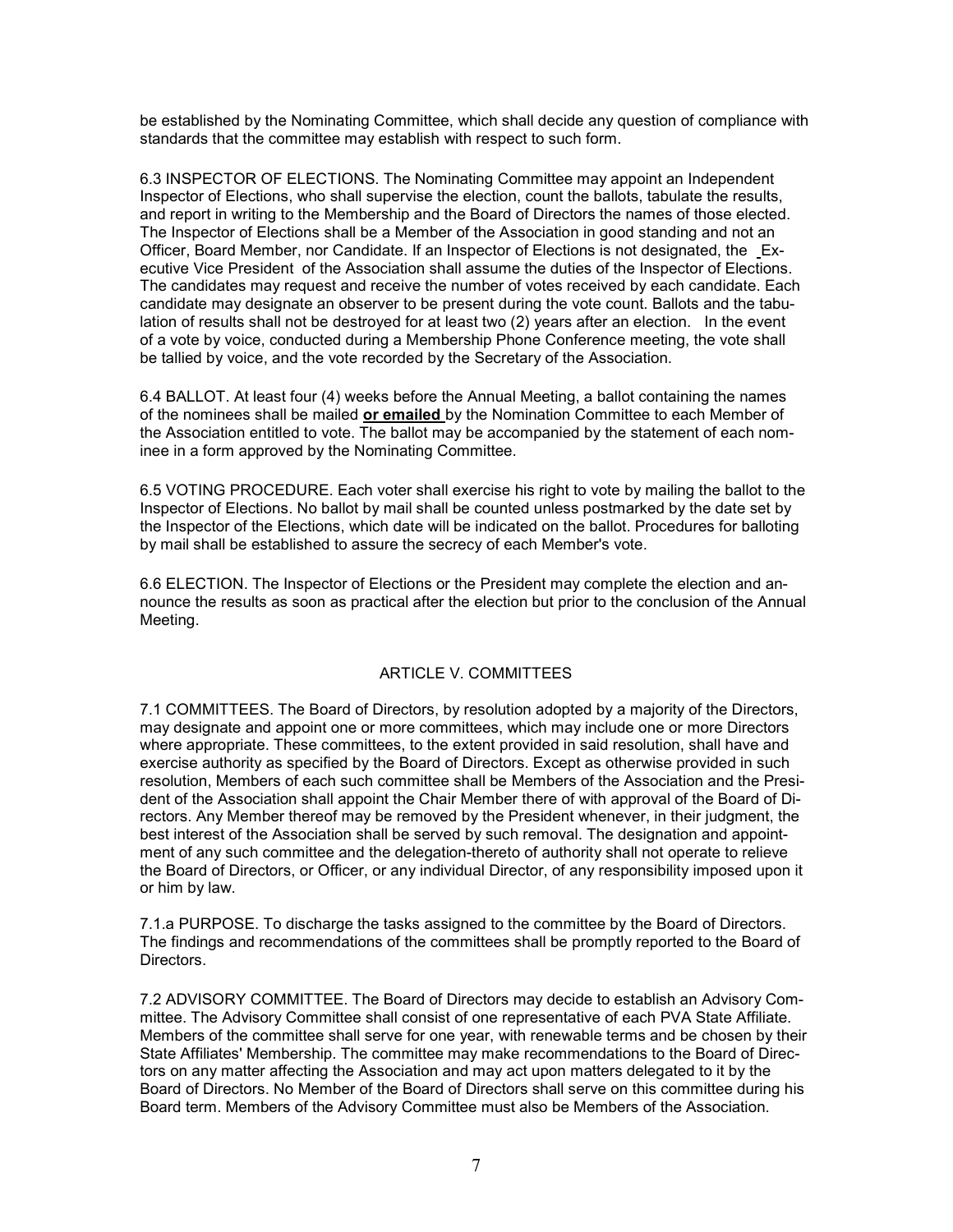7.3 CHAIRMAN. One Member of each committee shall be appointed Chairman by the President with approval of the Board of Directors.

7.4 VACANCIES. Vacancies in the Membership of any Committee may be filled by appointments made in the same manner as provided for in the case of the original appointments.

7.5 QUORUM. Unless otherwise provided in the resolution of the Board of Directors designating a committee, a majority of the whole committee shall constitute a quorum and the act of a majority of the Members present at a meeting at which a quorum is present shall be the act of the committee.

#### ARTICLE VI. STATE AFFILIATES

8.1 STATE AFFILIATES. Members of the Association who reside in the same state may form a State Affiliate of the Association. The Board of Directors may grant recognition as a State Affiliate to any group of Association Members who petition the Board for recognition.

8.2 SIZE. Affiliates may form with any minimal Association Membership size.

8.3 REVOCATION OF STATUS. The Board of Directors, by majority vote, may suspend or revoke Affiliate status if: in the judgment of the Board, such action is in the best interests of the Association. Such action shall not affect the standing of the individual Members as Members of the Association. The Board shall not suspend or revoke Affiliate status until the following conditions are met:

- a. Written specification of the grounds upon which the proposed action is to be based have been furnished to the Members of the Affiliate.
- b. Reasonable opportunity, but not less than thirty (30) days after mailing of the written specifications called for in 8.3(a) shall have been provided for Members of the Affiliate to present evidence in opposition to the proposed revocation with a full opportunity to be heard at the meeting where the vote is taken.

8.4 No State Affiliate is authorized to act or speak on behalf of the Association, to represent the Association in any matter, or to bind the Association to any contract or obligation, unless the State Affiliate first receives specific authorization in writing from the Board of Directors.

### ARTICLE IX. BOOKS, RECORDS AND BUDGETS

9.1 RECORDS AND RIGHT OF INSPECTION. The Association shall keep correct and complete books and records of account and shall also keep minutes of the proceedings of its Members and Board of Directors and shall keep at its registered or principal office a record giving the names and addresses of the Members entitled to vote. All financial information, paco-vicuna registration information (excluding specific UC Davis DNA Case numbers and genetic markers) available fiber analysis and EPD Data, as well as all books and records of the Association may be inspected by any Member, or his agent or attorney, for any purpose at any reasonable time. The Directors shall cause the financial books and records of the Association to be certified annually by a Certified Public Accountant. A copy of financials, paco-vicuna registration (excluding specific UC Davis DNA Case numbers and genetic markers) shall be mailed or emailed to the Members annually. Furthermore, the financial report shall be open for discussion as an agenda item at the Annual Meeting of the Membership. The records of Members' contact information shall remain private,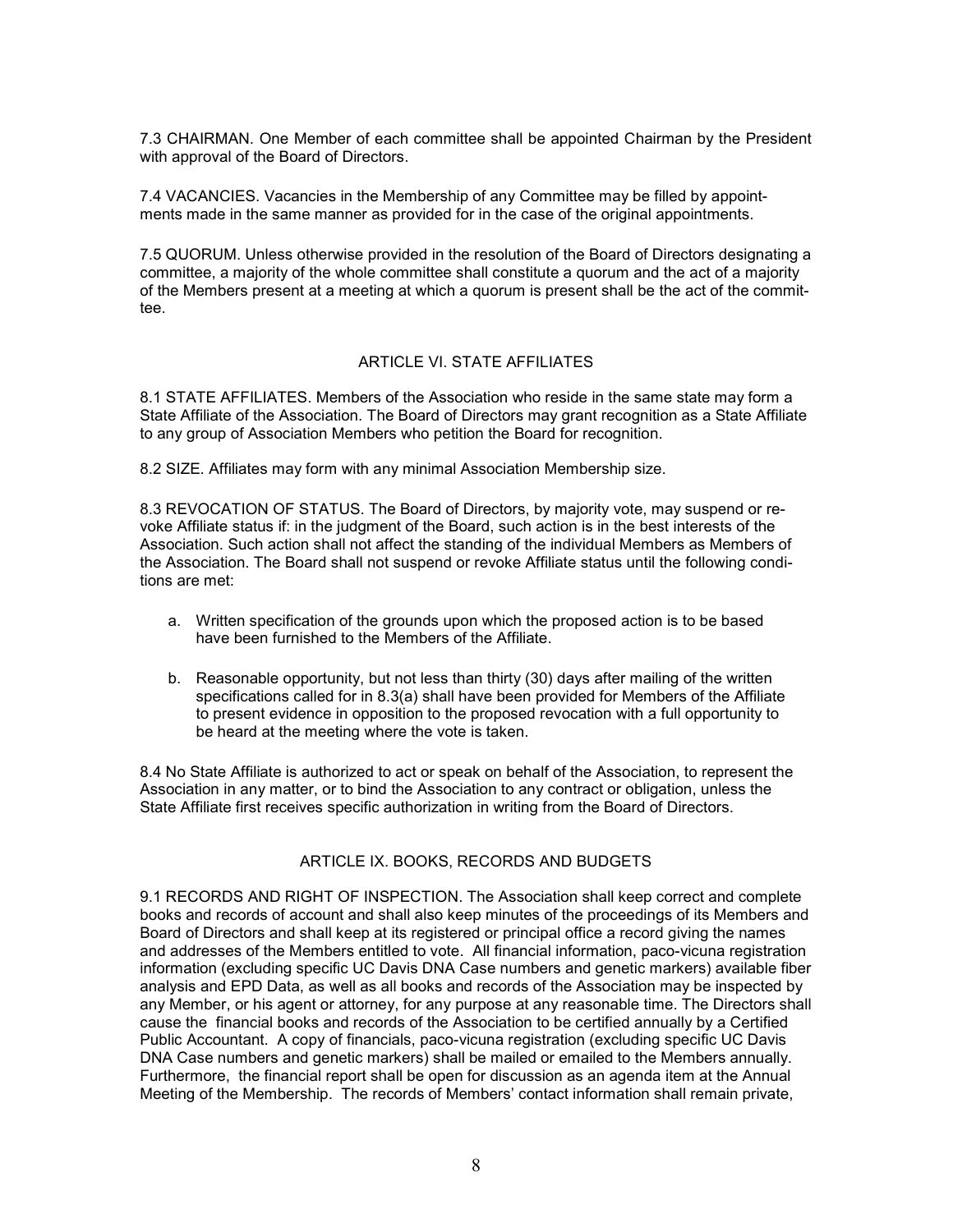and unlisted, unless said member has agreed to a public listing in the Membership Directory and/or PVA website. Owners who are not members will not ever have their private information or contact information distributed.

9.2 BUDGET. The Board shall cause to be created an Annual Budget for the operation of the Association which shall be submitted to the Members at the Annual Meeting for their approval.

### ARTICLE X. INDEMNIFICATION

10.1 INDEMNIFICATION. The Association shall have the power to indemnify any person who was or is a party or is threatened to be made a party to any threatened, pending or completed action, suit or proceeding, whether civil, criminal, administrative or investigative (other than an action by or in the right of the Association) by reason of the fact that the person is or was a Director, Officer, employee or Agent of the Association, or is or was serving at the request of the Association as a Director, Officer, employee or Agent of another corporation, against expenses (including attorney fees), judgments, fines and amounts paid in settlement actually and reasonably incurred by them in connection with such action, suit or proceeding if the person acted in good faith and in a manner they reasonably believed to be in or not opposed to the best interests of the Association, and, with respect to any criminal action or proceeding, had no reasonable cause to believe their conduct was unlawful. The termination of any action, suit, or proceeding by judgment, order settlement, conviction, or upon a plea of nolo contendere or its equivalent, shall not, of itself, create a presumption that the person did not act in good faith and in a manner which he reasonably believed to be in or not opposed to the best interests of the Association, and, with respect to any criminal action or proceeding, had reasonable cause to believe that his conduct was unlawful.

#### ARTICLE XI. PARLIAMENTARY AUTHORITY

11.1 The proceedings at all meetings of the Membership and the Board shall be governed by Roberts Rules of Order unless otherwise specified by the By-Laws.

#### ARTICLE XII. DISSOLUTION

12.1 DECISION TO DISSOLVE. The dissolution of the Association may be authorized at a meeting of the Membership upon the adoption of a resolution to dissolve by a 4/5 majority vote.

12.2 PAYMENT OF LIABILITIES AND DISTRIBUTION OF ASSETS. Upon dissolution, all liabilities and obligations of the Association shall be paid, satisfied and discharged, or adequate provisions shall be made therefore and then the remaining assets shall be liquidated and distributed to a non-profit fund, Association or corporation that is organized and operated exclusively for charitable, scientific or educational purposes and that has established its tax exempt status under 501(c) (3) or Section 501 (c) (5) of the Internal Revenue Code. The specific organizations shall be chosen by the Board of Directors at the time of dissolution.

### ARTICLE XIII. AMENDMENT

13.1 PROCEDURE. Amendments to the By-Laws may be proposed to the Board of Directors and notice will be made to Members in writing. The By-Laws may be amended by (2/3) two-thirds affirmative vote of all voting Members at the Annual Meeting, including votes cast by mail, and/or email of the all Members entitled to vote. Notice that such business is one of the purposes of the Annual Meeting shall be given in advance to Members in the same time and manner as provided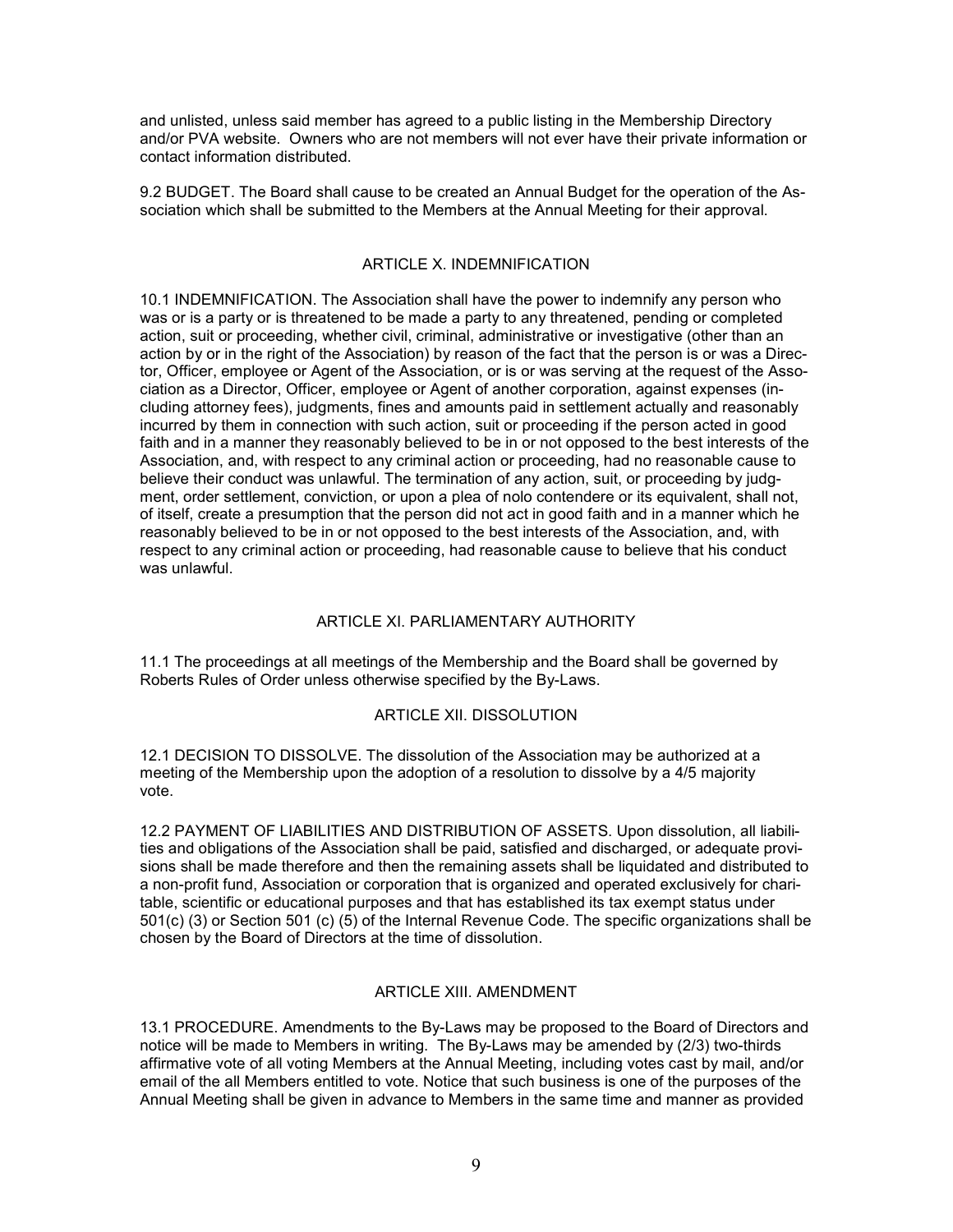for Notice of Meetings, (Section 3.3). A copy of any proposed amendment of the By-Laws, including any recommendation the Board of Directors may wish to make on the amendment, shall accompany the notice of the meeting. Members may vote on a proposed amendment of the By-Laws by voting at the meeting or by mail. Votes cast by mail and/or email on a proposed amendment shall count for purposes of determining a quorum at the meeting. The Articles of Incorporation of the Association may also be amended by the procedures in this Article. The Board of Directors can adjust the Rules and Regulations Part II and Glossary of Terms Part III as necessary with a majority vote.

13.2 AMENDMENT OF BY-LAWS AT ANNUAL MEETING. Any proposed amendment of the By-Laws shall be submitted to the Board of Directors not less than forty five (45) days before the Annual Meeting.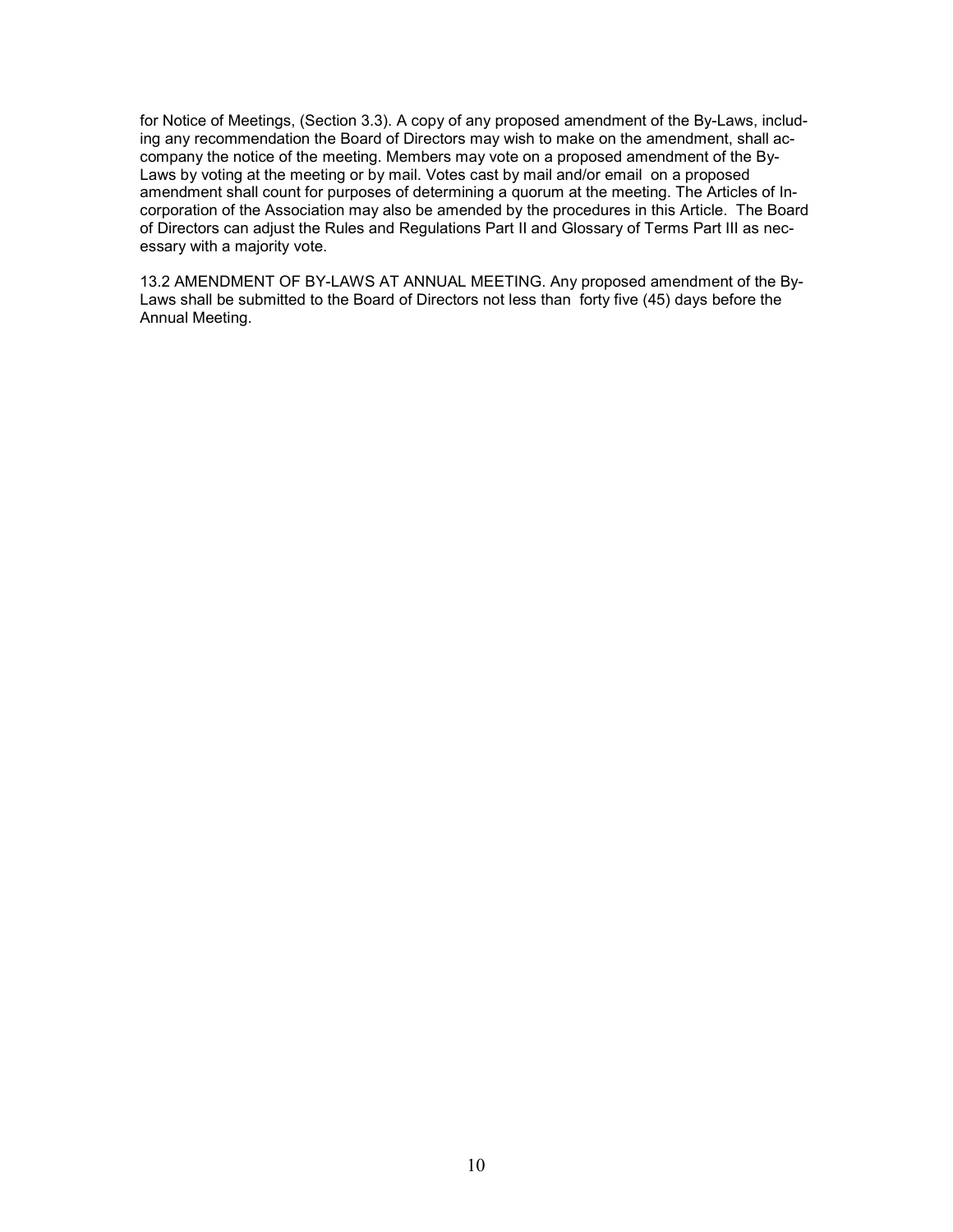# Rules & Regulations

# Part II

### Section I Herd Books and Records:

1. Paco-Vicuña Herd Book - The Executive Vice President shall maintain and preserve in the Association office a Paco-Vicuña Herd Book, in which all records of pedigree, identification, sex, date of birth, owner and such performance data submitted on all Paco-Vicuña animals offered for recording will be kept.

# Section II

### Registration

- 1. The registry may be declared open or closed to registration of Paco-Vicuña that do not have two registered parents. Offspring from an unregistered parent and/or Parents, whose lineage can be traced back to a registered parent and/or parents, cannot be registered unless all animals in that traced lineage are also registered. No current North American animal may be registered with "Unknown Parentage". Closing or opening the registry requires a majority vote of the Board of Directors. The Board of Directors may only close the registry 100 days after they vote to do so. This prevents a hardship upon the importer or person trying to register an animal.
- 2. Registration of Paco-Vicuña that do not have two registered parents require the following criteria be met. This criteria may be changed from time to time by the Board of Directors:
	- a. Not allowed during "closed period".
	- b. An \$350.00 application fee will be charged per animal that is non-refundable regardless if the animal passes or fails.
	- c. All animals will go through a screening process in their country of origin, this prevents animals being imported and not allowed to be in the registry.
	- d. Screeners will be selected by the Paco-Vicuña Registry. Screening will be done by a phenotypical (knowledgeable farmer and breeder of Paco-Vicuña) screener and a veterinarian screener. The Paco-Vicuña Registry will hire and pay the screeners. The Paco-Vicuña Registry will be reimbursed by the applicant for all screening and travel expenses paid to the screeners related to the screening.
	- e. The following is a list of some of the criteria that will be applied to each animal:
		- i. Microchip (Registry's choice of brand) at base of left ear.
		- ii. Fiber diameter must be 22 17 microns or less, if the animal is 2 years or older. A fiber sample will be taken at screening by the phenotypical screener and will be sent to the testing lab at Yocom McColl in Denver Colorado for micron testing. Test results will only be sent by Yocom McColl to the registry and are the property of the registry.
		- iii. Fiber density will be considered by the phenotypical screener and the animal must be somewhat dense in the opinion of the screener.
		- iv. Conformation and soundness will be scored by the phenotypical screener.
		- v. DNA sample will be taken by the phenotypical screener.
		- vi. The veterinarian screener will assess major defects as can be determined by a physical examination.
	- f. A scoring system shall be further developed for screening by the Board of Directors.
	- g. Must also meet all the " Requirements for Registration of Paco-Vicuna that have a sire and dam already registered" except in the case of imported Paco-Vicuna the DNA qualification of parents as the parents are often unknown. No existing North American animal will be permitted to be screened in with "Unknown Parentage".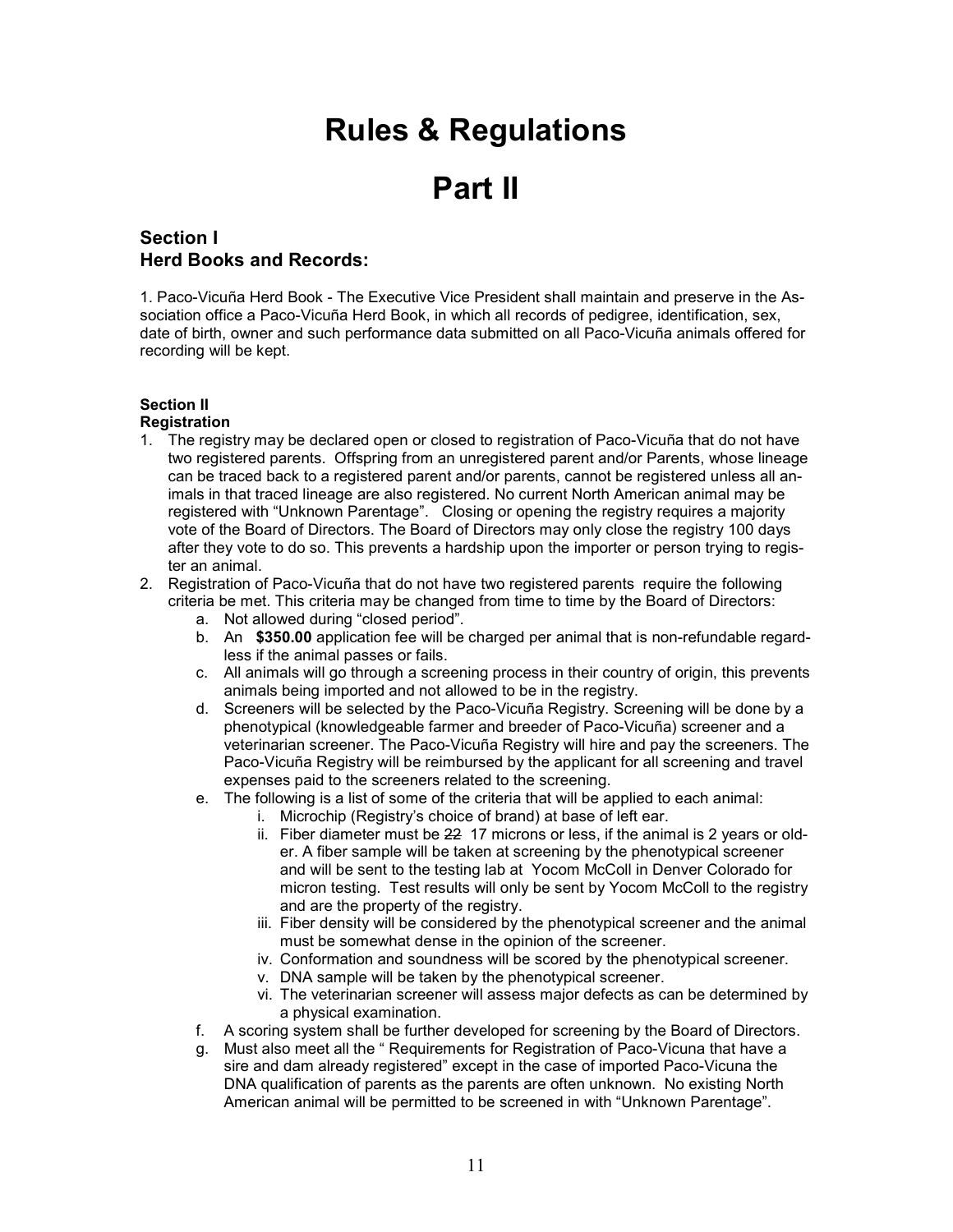3. CATEGORIES OF REGISTRATION. Paco-Vicuna registration shall include the categories of "BREEDING STOCK" and "NON-BREEDING STOCK". Non-Breeding stock shall be registered at a decreased fee, to encourage compliance with registration and collection of fiber and genetic data. Breeding Stock may be re-categorized as Non-Breeding stock, but Non-breeding Stock MAY NOT be re-registered as Breeding Stock, without the written and notarized approval of the original breeder of that animal. Re-classification of "Non-Breeding" status to "breeding" status will also require payment of a full registration fee. In the event of the death of the original breeder of the "non-breeding" animal, reclassification to "breeding Stock" may be obtained with unanimous approval of the Board of Directors as well as payment of the full registration fee.

### Requirements for Registration of Paco-Vicuña that have a sire and dam already registered:

- 1. Application for registration must be initiated by the present owner.
- 2. Fill out application in its entirety. Incomplete applications may result in significant delays.
- 3. Include appropriate fee in U.S. funds in the form of check or money order.
- 4. describe colors of the animal with the terms: white, beige, light vicuna, medium vicuna, dark vicuna and mahogany.
- 5. If animal is registered in another registry, please provide a copy of certificate.

### Naming Rules

- 1. Name can be no more than 35 characters including spaces and punctuation marks.
- 2. Name must begin with a letter.
- 3. Names must differ by at least one letter from all other names in the Registry.

4. Names must not use the business names or identifiers of other breeders and owners. Names should not refer to any other business name or identifier (Vicuña, Paco-Vicuña, Alpaca, Llama, Guanaco or otherwise) other than that of the breeders/owners own business name.

### DNA Testing

- 1. All newly registered Paco-Vicuñas must be DNA tested.
- 2. The Paco-Vicuña Registry uses hair samples (sent to UC Davis Genetic Lab).
- 3. Hair sample method: Take 4 or more plucks of 10-15 hairs each next to the skin. Should be the coarsest fiber from under side of tail (i.e. - normal method is to wrap hair around finger and jerk out).
- 4. Place all 4 plucks in same zip-lock plastic bag. Label bag with animal name and farm name.
- 5. Testing of DNA is done by UC Davis Genetic Lab (send sample to the Paco-Vicuña Registry with the registration form).
- 6. Registered parents DNA must qualify as the parents.

Microchip - The Paco-Vicuña Registry requires permanent identification by microchip (usually implanted at the base of the left ear) due to physical similarities of many Paco-Vicuñas.

Performance Data - Reporting performance data by all breeders on all Paco-Vicuña is required, as it is this data that serves as the basis for the breed's genetic evaluation program. All such genetic data shall be submitted through age 6 years of the paco-vicuna, and analysed and maintained by the Paco-Vicuna Association and the contracted services of Colorado State University.

### Section III **Transfers**

Every change of ownership of each animal recorded in the Paco-Vicuña's herd book must be officially processed through the Association office.

h. The seller of registered Paco-Vicuña must provide the buyer with a list of each animal's registration number and initiate the official transfer of the papers through the Paco-Vicuña Registry. The seller is solely responsible to apply for transfers, pay transfer fees and return certificates to the Association for all animals sold. The seller is responsible for checking microchip number of each animal and making sure the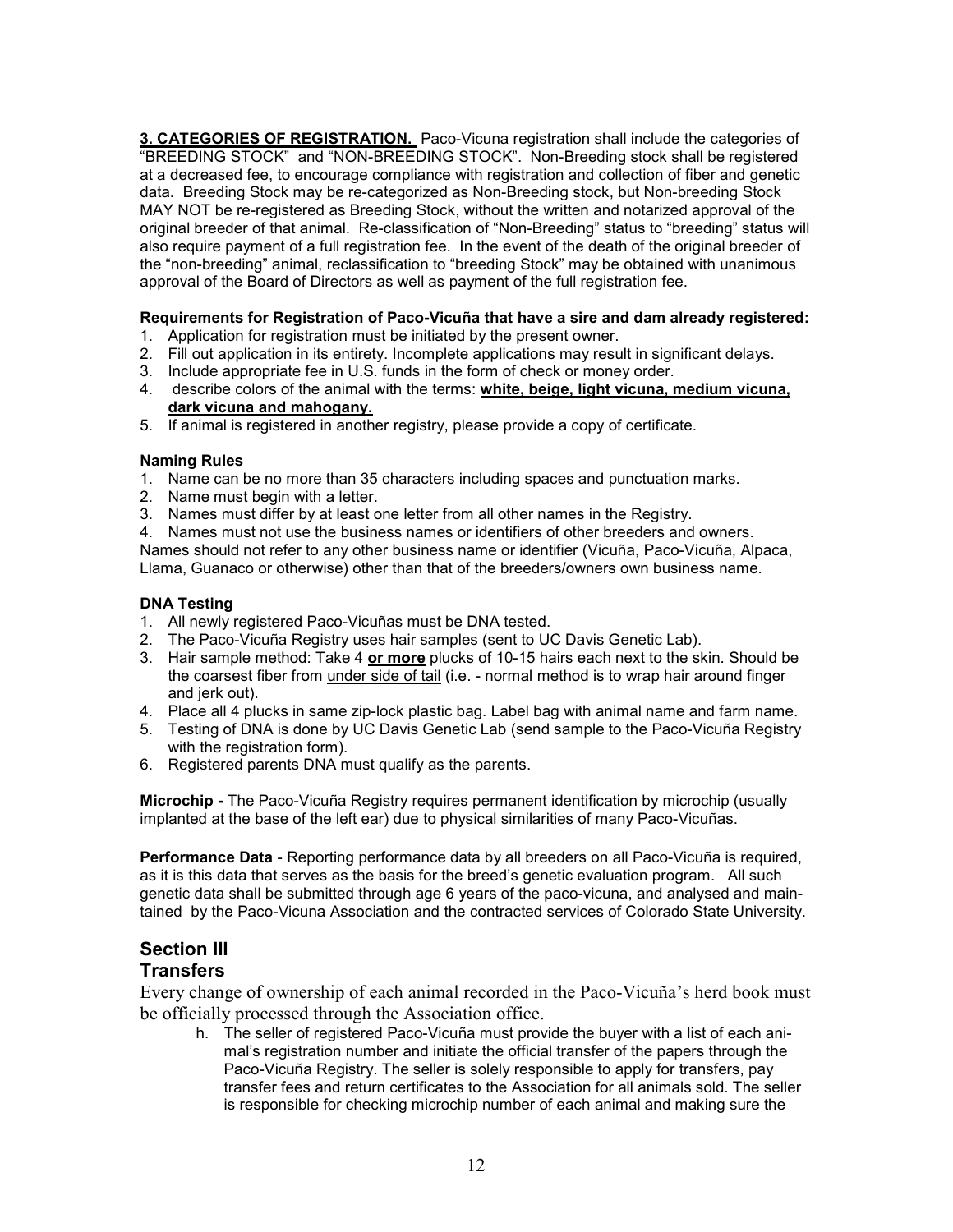papers for each Paco-Vicuña match their microchip number. Each breeder is responsible for informing the office of all animals sold without registration papers.

- i. It is the buyer's responsibility to confirm that the microchip number and other identification on the animals correspond to the data on the certificate received from the Association. Any discrepancies should be reported to the Association.
- 2. Transfer of Recorded Animal:
	- a. All recorded animals may be transferred by use of the Application or Transfer form on the reverse side of the registration certificate.
	- b. If the dam is transferred with cria at side, the owner of the dam when the cria was born must identify the cria by the microchip number and apply for registration and transfer on an application for entry form. The owner of the dam at the time the cria is born must record the cria.
- 3. Date of Transfer The transfer date shall be the date the animal leaves the seller's property.
- 4. Transfer of Registration Certificate Without Signature of Owner Whenever legal title to a registered animal passes to another by reason of death of the recorded owner, by reason of foreclosure of any lien or by any order or decree of court, or otherwise by operation of law, the Association may transfer the registration of such animal to the new owner:
	- a. Upon order of a court of competent jurisdiction or other satisfactory proof of authority for the transfer;
	- b. Upon payment of the transfer fee and reasonable cost and expenses of investigation; and
	- c. Upon satisfaction of such other requirements as may be defined by the Association.

### Section IV

### Error, Fraud and Responsibility

- 1. Erroneous Entry Should any animal be admitted to entry or transferred through error, misrepresentation or fraud, the executive committee on discovery of same shall declare the entry or transfer void, together with any entries that may have been made of descendants of such animals. When an animal has been transferred or entered through misrepresentation or fraud, the executive committee may direct the Executive Vice President to refuse to record any subsequent entry or transfer until that person has had their right to a hearing and appeal as stated in Article V of the bylaws.
- 2. Prohibited Acts:
	- a. No Member shall offer to the Association for registry or transfer any animal which such Member knew or should have known was not eligible for registry or transfer.
	- b. No Member shall represent any animal owned or managed by such Member to be a registered Paco-Vicuña unless it is registered in the Association.
	- c. Without in any way limiting any of the foregoing provisions, no Member shall (1) represent an unregistered animal as a registered Paco-Vicuña; (2) represent one registered Paco-Vicuña as another registered Paco-Vicuña; (3) sell or offer for sale as a registered Paco-Vicuña an animal which is neither registered nor eligible for registry as a Paco-Vicuña.
	- d. No Member shall indulge in any practices in the breeding of Paco-Vicuña or in the maintenance or lack of maintenance of records, which will impair the reliability of the records of the Association.
	- e. No Member shall furnish to the Association or to any of its Officers, staff or other authorized representatives, information with respect to an animal if the information is not true and correct to the best of the information and belief of said Member. Information with respect to an animal includes, but is not limited to, any material fact as to name, sex, date of birth, description, breeder, owner, sire, dam or identification of said animal.
	- f. No Member shall refuse any reasonable request to assist the Association, its Officers, committees or agents in locating, identifying and inspecting any animal or an ancestor thereof in such Member's ownership or control, which has been registered or for which application to register has been made, and no Member shall refuse to an-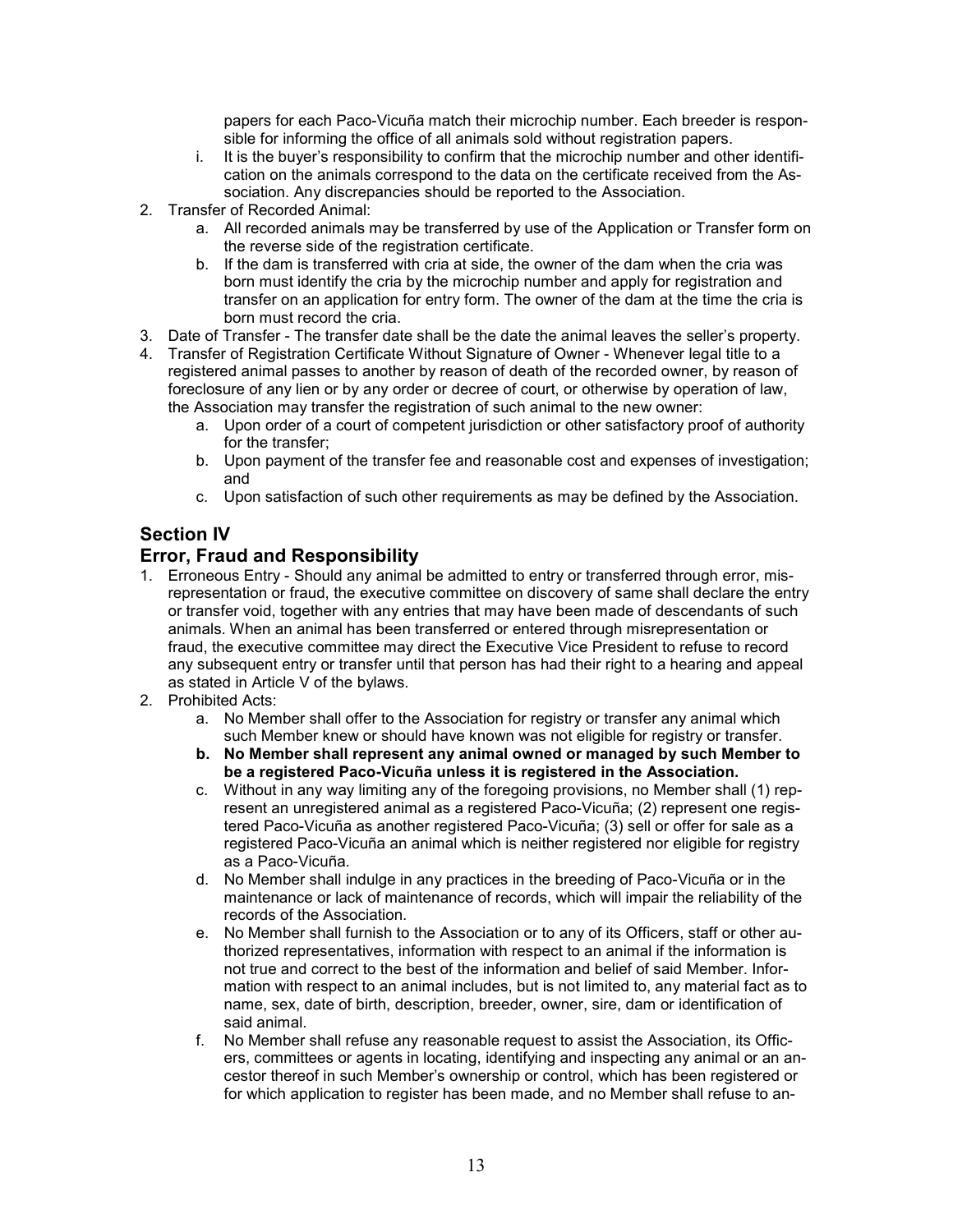swer promptly and truthfully any Association inquiry concerning any such animal or ancestor thereof.

- g. No Member shall refuse an Association request for the return of a registration certificate, either before, after or pending the hearing to determine eligibility for continued registration or participation privileges in Association approved events.
- h. No Member shall conspire with another person or persons to intentionally violate the rules of the Association, including the provisions of these bylaws, and no Member shall knowingly contribute to or cooperate with another person or persons, either by affirmative action or inaction to violate the rules of the Association, including these bylaws.
- i. No Member shall do anything detrimental to the interest of the Association or to the programs, policies and objectives of the Association or the harmonious relationship of its Members as determined by the Executive Committee of the Board of Directors.
- j. No Member shall do any other act which in the opinion of the Executive Committee or the Board of Directors may be prejudicial to the best interest of this Association or of the Paco-Vicuña breed.
- k. It will be assumed, that all members submitting fiber samples to Yocom-McColl Fiber Testing Labs for micron analysis are agreeing to have the fiber data from Paco-Vicuna registered animals to be included in the EPD analysis as sponsored and maintained by the Paco-Vicuna Association and Registry. This permission is automatic and agreed upon, unless specifically requested by the owner to not be included
- 3. Responsibility Every certificate of registration or transfer of ownership is based on statements in the application thereof; the Association shall never be responsible for damages which may be caused by any certificate issued on erroneous or fraudulent information, or damages arising out of any action taken under the provision of the rules and regulations.
- 4. Responsibility for Recording The first owner of a Paco-Vicuña animal (owner of dam when animal is born) is responsible to accomplish the recording of the animal. The second owner can record the animal as long as the original owner approves the recording along with a Member of the Board of Directors.

### Section V

### Genetic Defects and Abnormalities

- 1. Reporting In order to maintain a viable breed relatively free of undesirable genetic factors or other conditions, and to ensure that today's breeding practices will help tomorrow's animals stay free of undesirable traits, every Association Member or owner of animals registered with the Association, shall have the duty to report to the Association any occurrence or evidence of any abnormal condition or genetic defect in such person's animals. The duty to report arises upon the receipt by or knowledge of an owner of any information that would lead a person to inquire into the possibility that an animal carries or possesses a genetic defect or other condition.
- 2. Monitoring The Executive Committee shall receive, keep on file and monitor all information concerning genetic abnormalities or other conditions of any animal registered with the Association. The file shall be cross-referenced by sire, by breeder and by abnormality. The Executive Committee may designate animals as "Under Investigation" in any manner it deems necessary or convenient. This is not a final action and does not designate an animal as a proven carrier.
	- a. Each case will be handled on an individual basis. The owner reporting a genetic abnormality or other condition, and the Association, will be informed of any findings, diagnosis or test results. An effort will be made to diagnose all cases whether the problem is genetic or caused by other factors or conditions.
	- b. When evidence is available that an animal is a possible carrier of a deleterious genetic factor or other condition, the owner of the animal, the owner of the animal's parents and the owners of the animal's direct progeny will be notified in writing by the Association. Before taking final action, the owner of the subject animal and the owner of the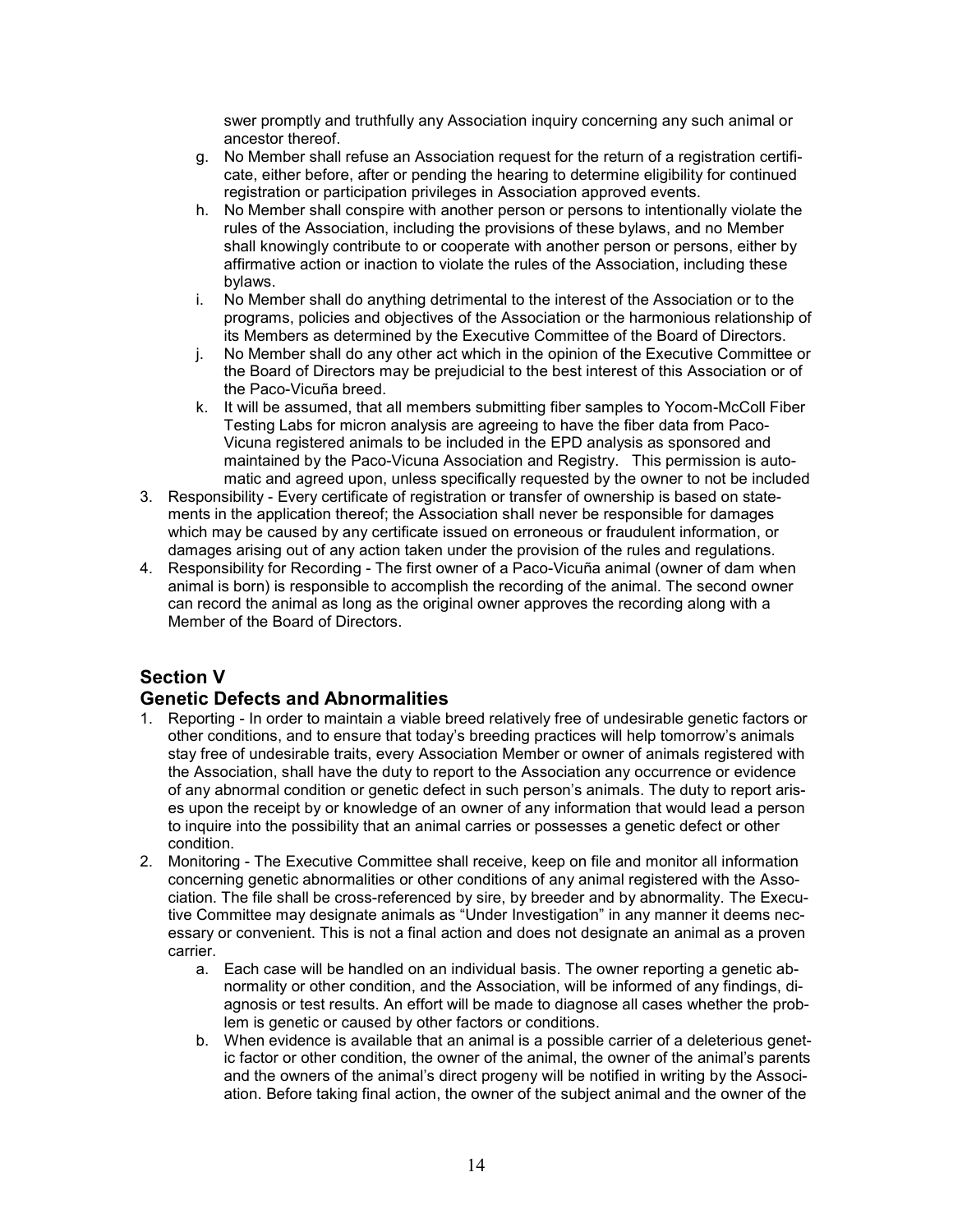animal's parents and the owner of direct progeny will be given the opportunity of a hearing before the Executive Committee. Owners of direct progeny will only be notified if the animal has at least one registered progeny in the last two years.

- 3. Definition and Special Action A deleterious genetic factor or other condition is defined as one that causes death or impairment of the usefulness of the animal. The Board of Directors shall, from time to time, based upon the advice of its scientific advisors, determine what deleterious genetic factors or other conditions will receive special attention and monitoring.
- 4. Classification The Association shall release or publish, in any convenient or necessary manner as it determines, information regarding any animal that has been classified as a "proven carrier" of a deleterious genetic factor or factors the animal possesses. Without the Association or any of its officers, directors, employees or agents becoming liable for damages or otherwise for such release and disclosure, the Association may release and disclose such information to any of its Members, to others who register animals, transfer registration certificates or otherwise use the privileges of the Association and who may request the same.
	- a. The Board of Directors, with the advice of its scientific advisors, will determine the criteria by which an animal shall be classified a "proven carrier" for each deleterious genetic factor or other condition.
	- b. The expense of any test or tests to determine whether an animal is "proven clean" or a "proven carrier" will be the responsibility of the owner of the animal.
- 5. Ethics The Association considers it an unethical practice to offer for sale a breeding animal from an animal registered with the Association which is known to carry a deleterious genetic factor or other condition, as defined by the Association, without first informing the potential buyer or buyers of this fact. Any advertising, descriptive material or pedigree initiated by the owner of any animal which is a "proven carrier" of a detrimental genetic factor or condition, as defined by the Association, shall include a statement identifying the deleterious genetic factor or other condition which the animal in question possesses. Any effort to conceal such information is considered to be equally unethical. Any person who had engaged in such unethical practice may be subject to suspension or expulsion from Membership and from denial of use of the Association.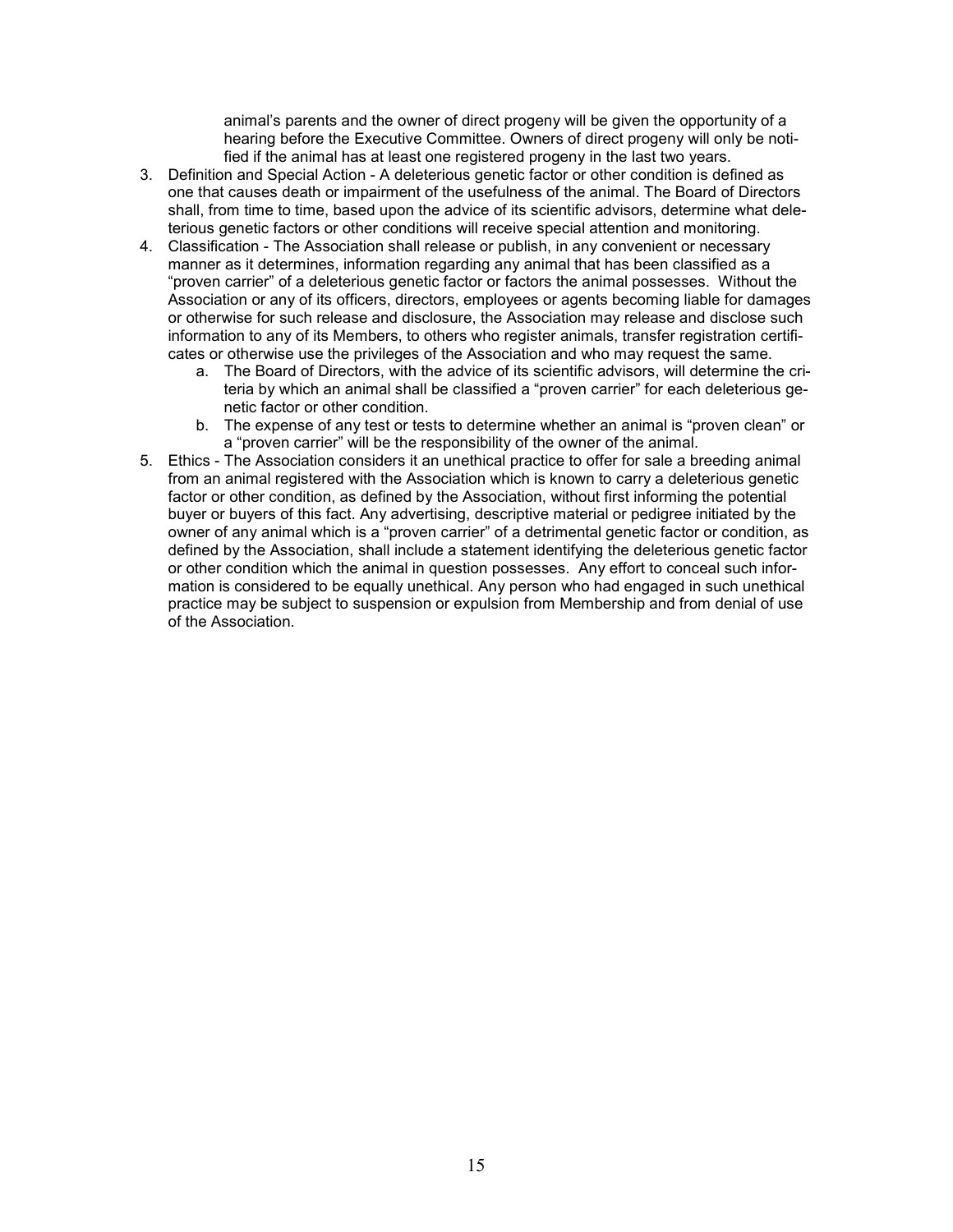# Part III Glossary of Terms A

Accuracy — the level of reliability of an EPD. Accuracy may be reported as a number ranging from 0.0 to 1.0 with 1.0 being the most reliable, or as either "P" or "P+". "P" designates that only the animal's pedigree has been used to calculate the animal's EPD, whereas "P+" means that the animal's pedigree and actual performance has been used. The more data used in calculating an EPD, the higher the accuracy value.

Adjusted Weaning Weight — Weight adjusted to 205 days of age and for age of dam. Adjusted weight — a weight that has been mathematically calculated to reflect what an animal's weight would have been if the animal was raised under a standard set of conditions and measured at a given age.

Animal Model — the model currently used for calculating EPDs in the Paco-Vicuña breed. It takes into consideration all known information on an animal, such as performance, the EPDs of close relatives, and the performance of the individual's progeny.

Application for entry - form used for registering Paco-Vicuña.

Artificial Insemination (AI) — the artificial breeding of dams with fresh or frozen semen previously collected from a sire.

Average Daily Gain — the measurement of daily change in an animal's body weight.

# B

Birth group — all animals born within a 90 day period. All animals within a contemporary group are of the same birth group.

Breeding Value — The genetic value of an animal for a performance trait. Half of an animal's breeding value is derived from each parent.

# C

Carrier — a heterozygous individual having one dominant gene and one recessive gene for a given gene pair. In the case of a simple recessive (such as protoporphyria) carriers will not show outward signs of the recessive but, when mated to one another, will produce on average 25 percent affected offspring.

Cellulose — fibrous constituent of plants that are made available for digestion by the ruminant by micro-organisms within the rumen.

Chromosome — molecules of DNA that carry the genetic coding for animals.

Conception — the moment of fertilization of an egg cell by a sperm cell.

Condition — degree of fatness or fleshiness of an animal.

Contemporary group — refers to all animals of the same sex and percentage Paco-Vicuña, that were born within a span of 90 days, managed under similar conditions, and weighed on the same day. Comparisons among animals of the same contemporary group are used in processing performance data and calculating expected progeny differences.

Correlation — A measure of how two traits vary with one another. Correlations range between +1.0 and -1.0. A positive correlation indicates that as one trait increases in value, so to does the other trait. A negative correlation, likewise, indicates that as one trait increases in value, the other trait decreases. The strength of the relationship is evidenced by how closely the correlation coefficient approaches the extremes of the scale (+/-1.0).

Creep feed — supplemental feed given to nursing crias to promote proper health, growth, and digestive tract development.

Cria Crop — all crias born in a herd for a particular cria season.

Cryptorchid — a male, often infertile, that has had one or both testes fail to descend from the body cavity into the scrotum.

Culling — the process of eliminating less productive or less desirable animal from the herd.

D

**Dam** — the female parent of an animal.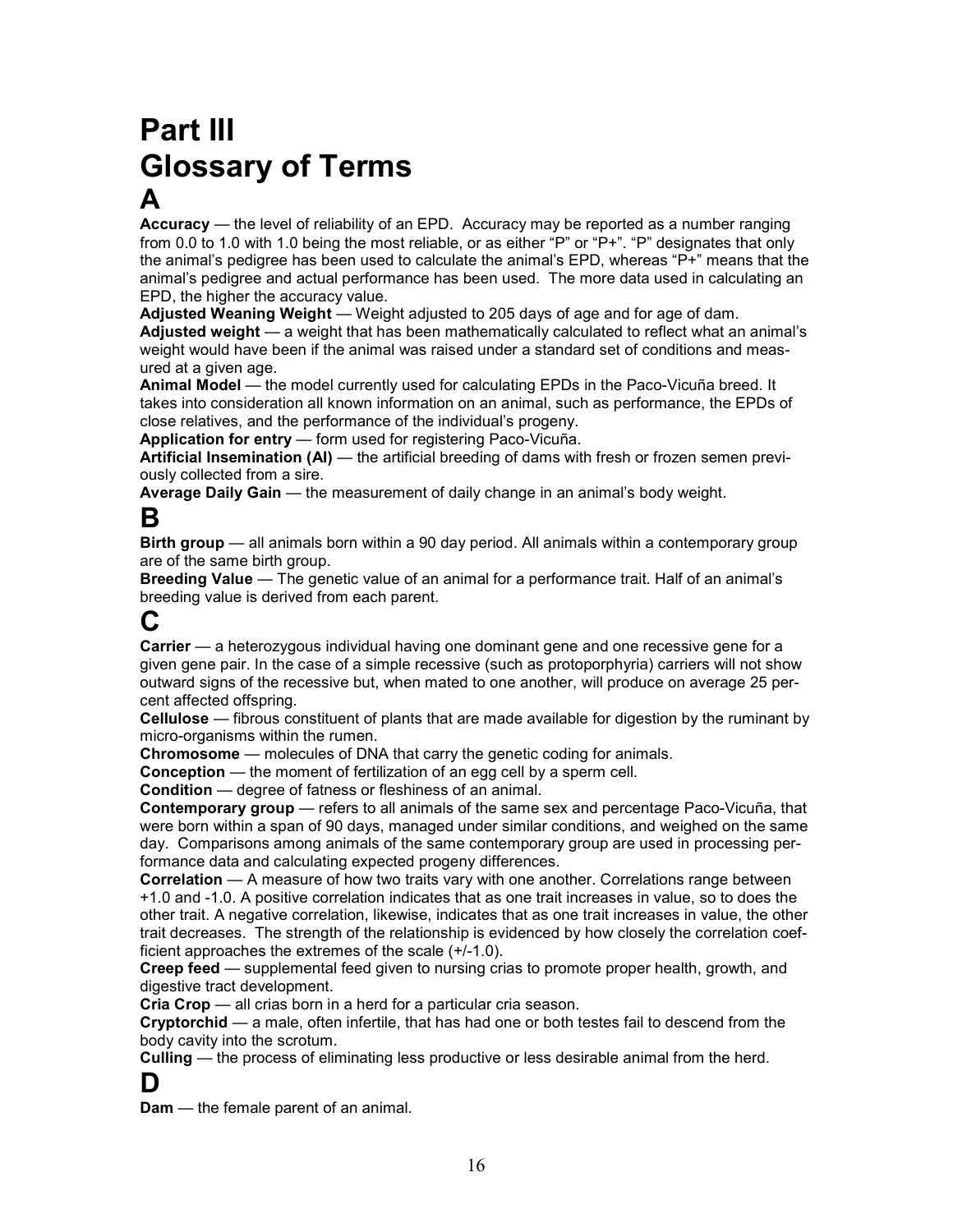Dam Summary — a form available from the Association which lists the current EPDs available on a dam, the performance record of her progeny, the average ratios and weights of her progeny, and her MPPA.

**Dominant** — a gene that, when present, fully or partially masks the appearance of a recessive gene. For simple recessive traits, the recessive cannot be detected in the presence of a dominant.

**Donor Dam** — a female that is super ovulated and bred to a superior sire in order to produce a number of eggs for embryo transfer.

Dystocia - term referring to difficulties experienced during birthing. Dystocia is most commonly the result of an unfavorable relationship between cria size and pelvic area.

## E

**Embryo transfer** — the procedure of harvesting fertilized eggs from the reproductive tract of one female (donor) and transplanting them to another dam or group of dams (recipients).

EPD (Expected Progeny Difference) — the predicted performance of an animal's progeny in relation to the breed's average performance in a trait for a defined (base) year. EPDs can be used to compare the genetic merit of animals or matings.

## F

F1 — term referring to the first generation progeny of a mating or mating system.

Fault — non-lethal abnormality found in an animal.

Fetus — the developing unborn cria from the 30th day of pregnancy to birth.

First owner — the Membership owning the dam at the time she gave birth to the animal to be recorded. An animal may only be registered by its first owner or the lessee of the dam to which it was born.

Flushing — term referring to the harvesting of live embryos from the reproductive tract of a dam with the intention of transplanting those embryos to another dam for the remainder of gestation.

## G

Gene — the basic unit of heredity found on chromosomes. Genes occur in pairs and interact with one another to produce the phenotypic expression of the specific trait for which they code. Generation Interval — average age of the parents when the offspring destined to replace them

are born. A generation interval represents the average rate of turnover of the herd.

Genetic Evaluation — a summary of all the performance data of all the animals in a breed for the purpose of comparing animals within that breed.

Genotype — the genetic make-up of an animal.

Gestation — period of pregnancy from conception to birth. The average gestation length in Paco-Vicuña is 345 days.

# H

Half-Sibs — individuals having the same sire or dam

Herd inventory — an itemized listing of the animals in a producer's herd.

**Heritability** — the portion of an expressed trait that is due to an animal's genetic make-up (genotype) rather than environment.

Heritability Estimate — an estimate of heritability expressed in units from 0.0 to 1.0. The higher the heritability value, the higher the portion of the expressed trait is due to genetics. For example, coat color carries a heritability of 1.0.

Heterosis (Hybrid Vigor) — the increased performance or superior qualities resulting from the crossing of two breeds.

Heterozygous — when genes of a specific pair are different in an individual.

Homozygous — when genes of a specific pair are alike in an individual.

Hypertrophy — growth due to an enlargement of the cells of a tissue.

Hyperplasia — growth due to an increase in cell numbers.

# I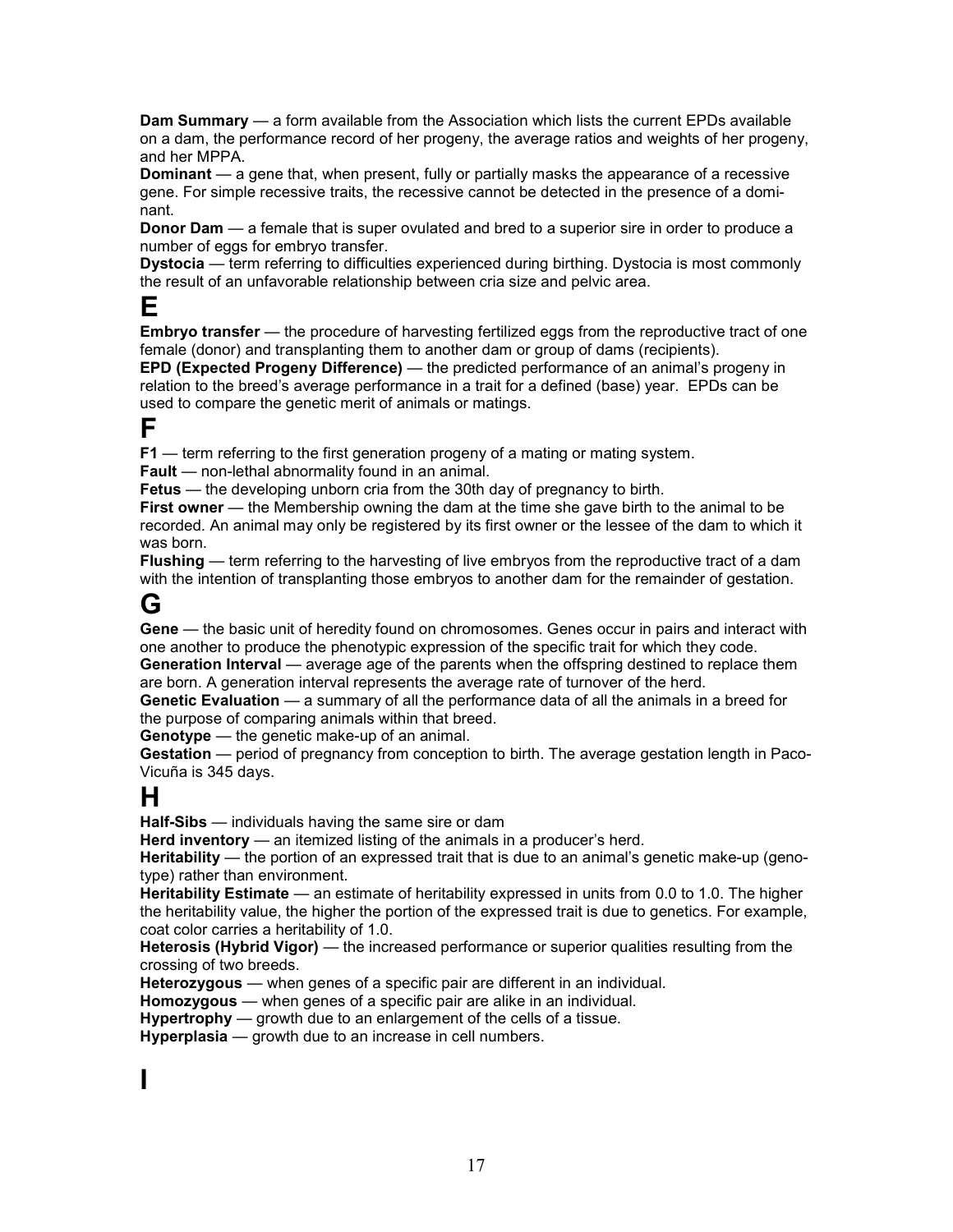Inbreeding — the mating of two closely related individuals in order to maintain certain traits of the parents in the resulting progeny.

## L

Lactation — the secretion and let down of milk from the udder of nursing or milking dams. Line breeding — a form of breeding program that is designed to maintain the inheritance of a certain desirable individual in the pedigree.

# M

**Management codes** — letter codes that refer to the means by which an animal or group of animals was managed from birth to weaning. The codes are:

D = Dam only, no creep

C = Dam with creep for 6 weeks or more

F = Foster dam, no ratios

W = Raised without a dam

These codes are used to assign animals to contemporary groups.

Microbes — micro-organisms in the ruminant stomach that break down cellulose and other nutrients to produce volatile fatty acids for energy use by the animal. These microbes include bacteria, protozoa, and fungi.

Microchip — unique number recorded on a chip that is implanted into an animal.

**Milking Ability EPD** — the pounds of cria weaned that is due to the dam's milk. In males, milking ability EPD predicts the potential for that sire's daughters to wean heavy crias due to their ability to produce milk.

Most Probable Producing Ability (MPPA) — an estimate of a dam's future productivity for a trait based on her past productivity. MPPAs are valid for comparison within the herd only. Multiple Application for Entry Form — form designed for Paco-Vicuña breeders to register and

report data on a group of animals at one time.

# N

Notification of Paperwork Delay — pink letter sent out to those who have made an error or left out information when applying for registration. The notification of paperwork delay letter must be signed and returned with the necessary corrections or missing information for the application for registration to be further processed.

# O

**Omasum (manyplies)** — compartment of the ruminant stomach responsible for water retention. Ovulation — the rupture of a mature follicle on the surface of the ovary resulting in the release of the egg (ovum).

# P

**Parent Verified** — refers to animals that have had both parents identified by DNA testing. Parentage verification is performed on all animals registered.

**Pedigree** — a record of the ancestors of an animal.

Performance Data — the record of an individual animal for specific traits such as birth weight, weaning weight, yearling weight, etc.

Performance Record — a form available from the Association which lists the animal's individual performance, ratios, EPDs, and its pedigree.

**Phenotype** — all of an animal's physical characteristics that may be influenced by both environment and genetics.

Postpartum — after birthing.

Post weaning Average Daily Gain — the average daily gain of an animal between weaning and yearling weights.

Prepotency — refers to the ability of an animal to transmit its own characteristics to its offspring. **Progeny** — the offspring of an animal.

Progeny Testing — the evaluation of the genotype of an animal based on a study of its progeny. Prolapse — the expulsion of the uterus or rectum of an animal typically due to stress. Uterine prolapse is most common shortly after birthing.